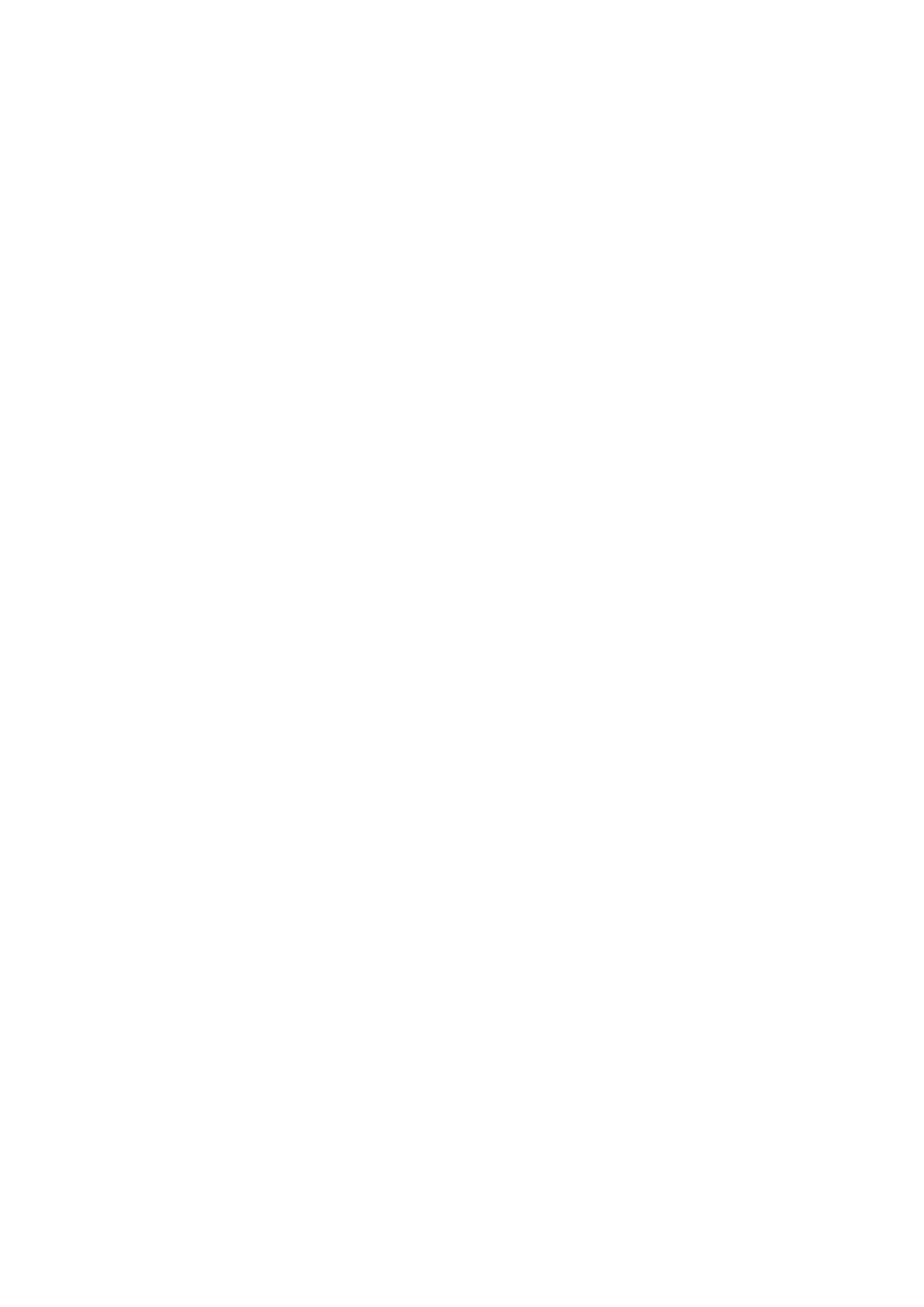## **Introduction**



The Government and the providers of publicly funded schools with a religious character have come together to set out in this document our shared understanding of the contribution these schools (popularly known as faith schools) make to school-based education and to the wider school system and society in England<sup>1</sup>.

We are taking the opportunity to highlight the very positive contribution which schools with a religious character make as valuable, engaged partners in the school system and in their local communities and beyond. At the same time, we want to dispel some of the common myths and misunderstandings around faith schools and to build a basis for greater understanding and dialogue within society.

The Government and faith school providers believe that **all** schools – whether they have a religious character or not – play a key role in providing a safe and harmonious environment for all in our society, thereby fostering understanding, integration and cohesion. We set out here our shared commitment to this endeavour and the principles that continue to underlie our joint vision and understanding of the contribution faith communities and their schools make to educating young people in England, to nurturing young people in their faith and to promoting community cohesion.

The faith school providers who sponsor schools with a religious character often also have a particular role in helping to meet the needs of those people in their faith communities who would otherwise be hard to reach, thus enabling them to integrate into society. In addition, some faith school providers also have a mission to help provide education for the wider community and especially those who have difficulty in achieving their potential in education. The Government and the faith school providers believe that both missions are equally valid in

offering a choice of high quality school provision to parents and their children.

The faith school providers wish to draw attention to their shared interests and overlapping values as a basis for greater mutual understanding and respect between them, while also remaining true to the teaching of their faiths and respecting the dignity of all faiths.



1 As this document is a joint vision statement, the statements in it should be read as representing the shared views of the Government and the providers of publicly funded schools with a religious character, except where the text indicates that it is setting out one party's position.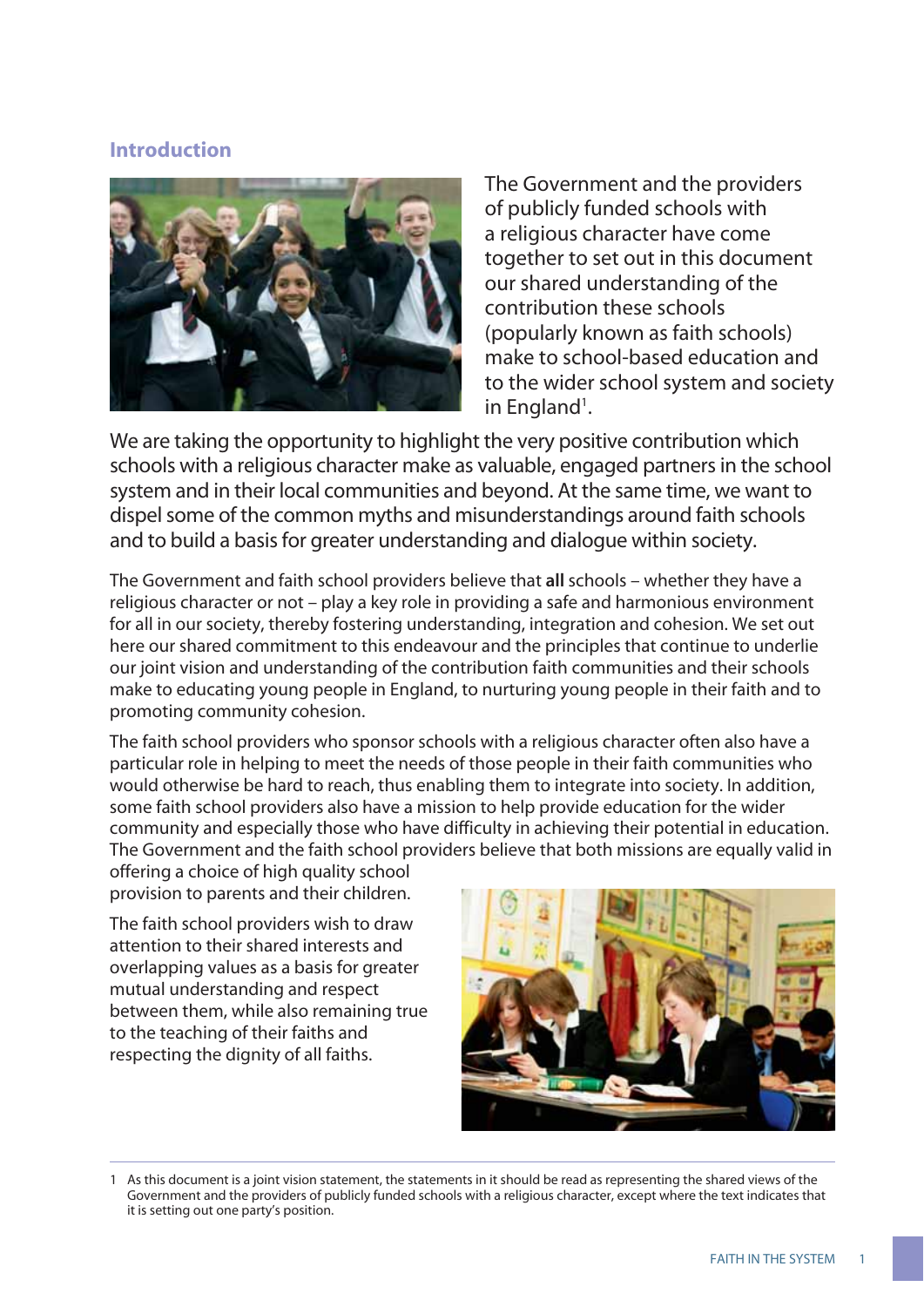## **The role of faith schools and their communities**

Faith organisations have a long and noble tradition in education in this country – from medieval times, through the Reformation, to the present day. This involvement predates that of the state, catering for all children, especially the most disadvantaged. Between 1811 and 1860 the Church of England founded 17,000 schools through its National Society to offer education to the poor at a time when the Government was not prepared to take on the role. The first Jewish school for the poor was set up in 1732 and from 1852 the Catholic Bishops have worked to make available, wherever possible, schools for all Catholic children regardless of their parents' ability to pay. Church of England, Catholic and Jewish schools have existed in the maintained sector since the late nineteenth century, along with Methodist and Quaker schools. Until the end of the nineteenth century many Free Church denominations had denominational schools in both the maintained and independent sectors in England and Wales. Though many independent schools with Free Church foundations remain, all except the Methodist Church surrendered their maintained schools to local education authorities after the 1902 Education Act introduced free, compulsory Christian education for all. The 1944 Education Act introduced the current dual system of schools with a religious character and those without a religious character.

#### **The promotion of community cohesion in St. Bonaventure's Roman Catholic School, London Borough of Newham**

More than 80 per cent of pupils at St. Bonaventure's are from ethnic minority backgrounds and in recognition of its work with a wide range of people the school received the Cultural Diversity Award 2006 from the Specialist Schools and Academies Trust in November. Ofsted said in 2006: '*As is recognised in the local community, St. Bonaventure's is an outstanding school of which students, parents, staff, governors and the diocese are rightly proud…The harmonious cultural diversity among the boys is a distinctive feature*'.2

Ofsted also noted the '*many creative and imaginative partnerships with outside bodies, locally and nationally, to enrich the quality of the boys' education*'. Many of these links are curriculum-based, for example the music partnership with Tonbridge School in Kent, but also include interfaith activities such as the Newham Building Bridges in Unity project (December 2006). There is a strong link with The East London Communities Organisation (TELCO).

The Headteacher is an inspirational leader, keen to use new developments on the national education agenda to build on the high standards set at St. Bonaventure's.

Since 1997, Muslim, Sikh, Seventh Day Adventist and Greek Orthodox schools have also joined the maintained sector and other Christian denominations have entered into joint denominational partnerships. Proposals for the first maintained Hindu primary school were published in October 2006 and have been approved with the school due to open in September 2008.

<sup>2</sup> St. Bonaventure's is an all-boys school.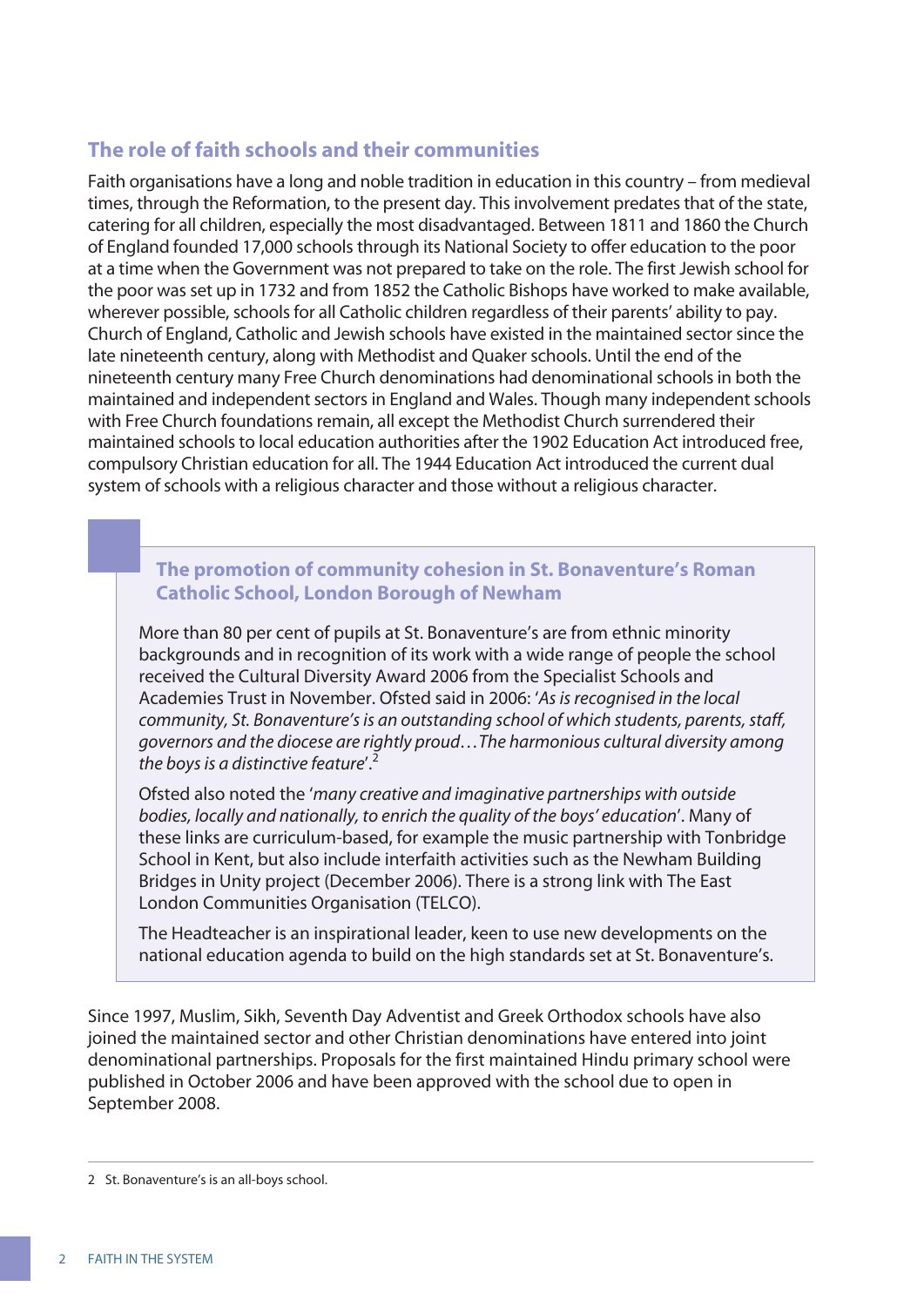

Around one third of the total number of maintained schools in England are schools with a religious character (approximately 6,850 maintained schools with a religious character, out of a total of around 21,000 maintained schools). Of 47 Academies open, 16 had a faith designation. Three were Church of England, one Roman Catholic, one Anglican/Roman Catholic and 11 non denominational Christian. Nearly 2 out of every 5 independent schools in England have a religious character (around 900 independent schools with a religious character out of a total of just over 2,300 independent schools). Over 700 of these independent schools represent various Christian denominations; the next largest numbers are 115 independent Muslim schools and 38 independent Jewish schools.

This dual system of voluntary schools supported by faith organisations and schools without a religious character is therefore at the heart of the school system in England. The Government continues to support the benefits to society that this system brings for parental choice and diversity and we recognise that with the changes in society, it is only fair that pupils of all faiths and none have the opportunity to be educated in accordance with the wishes of their parents. Our unequivocal purpose in agreeing this document is for other parties to appreciate the contribution of faith schools.

Whether or not they have a religious character, all maintained schools are required by law to teach religious education and to hold a daily act of collective worship. This reflects the contribution which all schools – whether they have a religious character or not – make to promoting pupils' spiritual, moral, social and cultural development and ensuring ongoing religious dialogue and the fostering of community cohesion.

The Government recognises that faith schools are popular with parents and make a valuable contribution to the way in which this country discharges its duty under Article 2 of Protocol 1 of the European Convention on Human Rights (ECHR) to respect the right of parents to ensure education and teaching in conformity with their own religious and philosophical convictions. The Government and the providers of schools with a religious character also recognise that many parents who are not of the faith of a particular faith school seek places in those schools because they value the ethos and character of the school.

The Government recognises that in relation to the overall size of their populations there are relatively few faith school places in the maintained sector available to Muslim, Sikh and Hindu children compared to the provision available for Christian and Jewish families. Census figures show that in 2001 there were 5,098,930 Christian children, 376,340 Muslim children, 62,237 Sikh children, 33,292 Jewish children and 82,952 Hindu children aged between four and 15 in England. The School Census from 2005 showed that there were 1,710,400 pupils in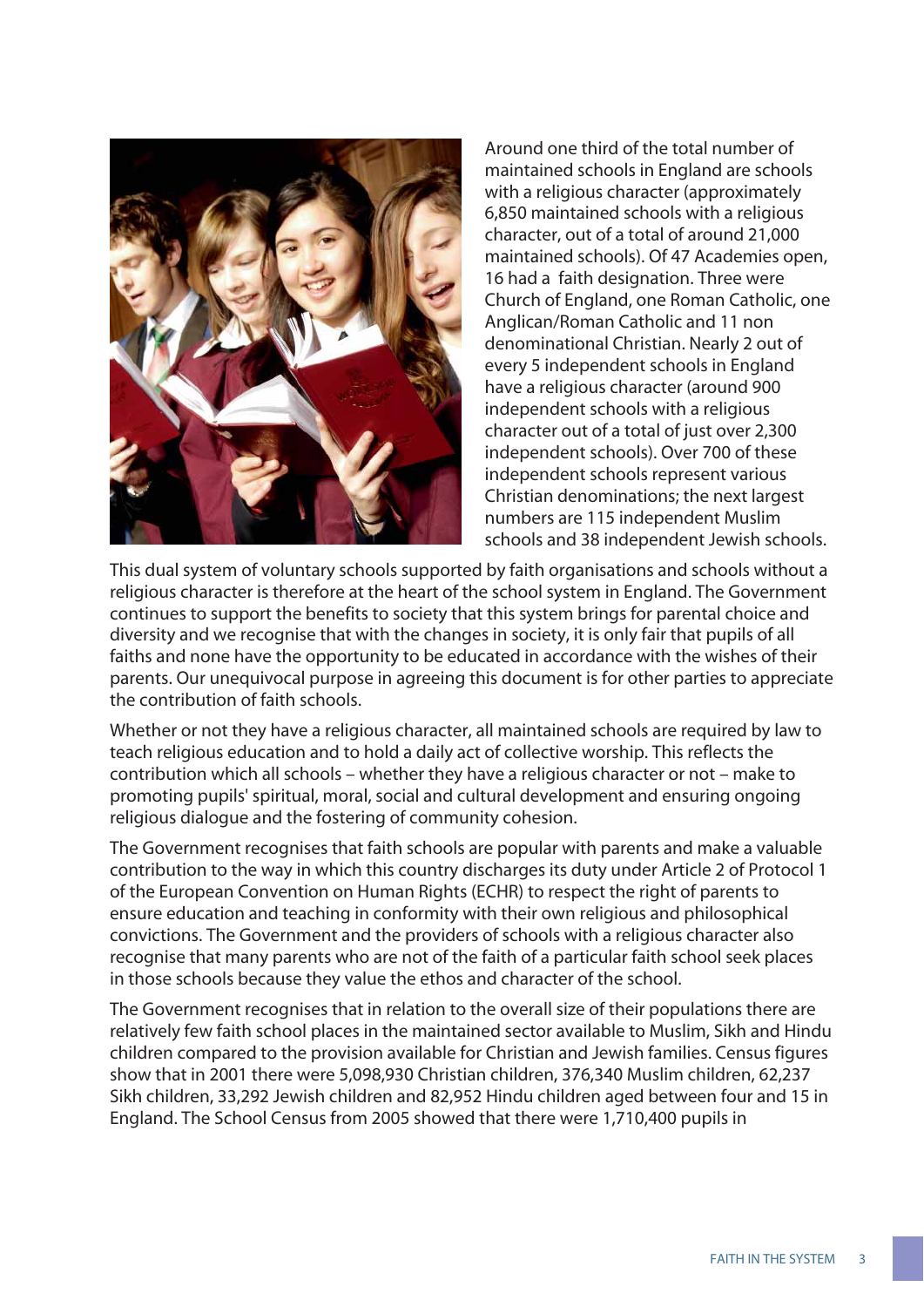maintained Christian schools, 1,770 pupils in maintained Muslim schools, 14,670 pupils in maintained Jewish schools and 640 pupils in maintained Sikh schools in England, while the first maintained Hindu school is due to open in September 2008. The Government recognises the aspirations of these and other faith communities to secure more schools and school places to offer education in accordance with the tenets of their faith.

The Government also recognises the aspiration of the Church of England, the Catholic Church, the Jewish faith and the Greek Orthodox Church to continue to meet the demand from their communities for faith based education, including provision for new migrants, alongside the mission of the Church of England and the Methodist Church to offer education to the wider community. Catholic schools offer education to the wider community where places are available and there is demand that they can fulfil and sustain. The Government also recognises the position of many in the Free Churches who focus on commitment to the provision of state community schools and do not seek to establish further schools with a Free Church character.



The Government and faith school providers recognise that each faith school is part of more than one family. Faith schools are part of the local family of schools alongside other schools serving the area, including those of the same faith, of other faiths and those without a formal religious character. Each faith school is also part of its faith family, allowing pupils to be drawn from a wider geographical community and links with schools further apart. We believe that this plurality of relationships adds to the richness of provision which each school offers and which they can offer together.



Accordingly, the Government welcomes the contribution that schools with a religious character make to the school system – both as a result of their historical role and now as key players in contributing to the more diverse school system with greater opportunities for parental choice that we seek. The Government remains committed to supporting the establishment of new schools by a range of providers – including faith organisations – where local consultation has shown that this is what parents and the community want, and where this greater diversity will help to raise standards.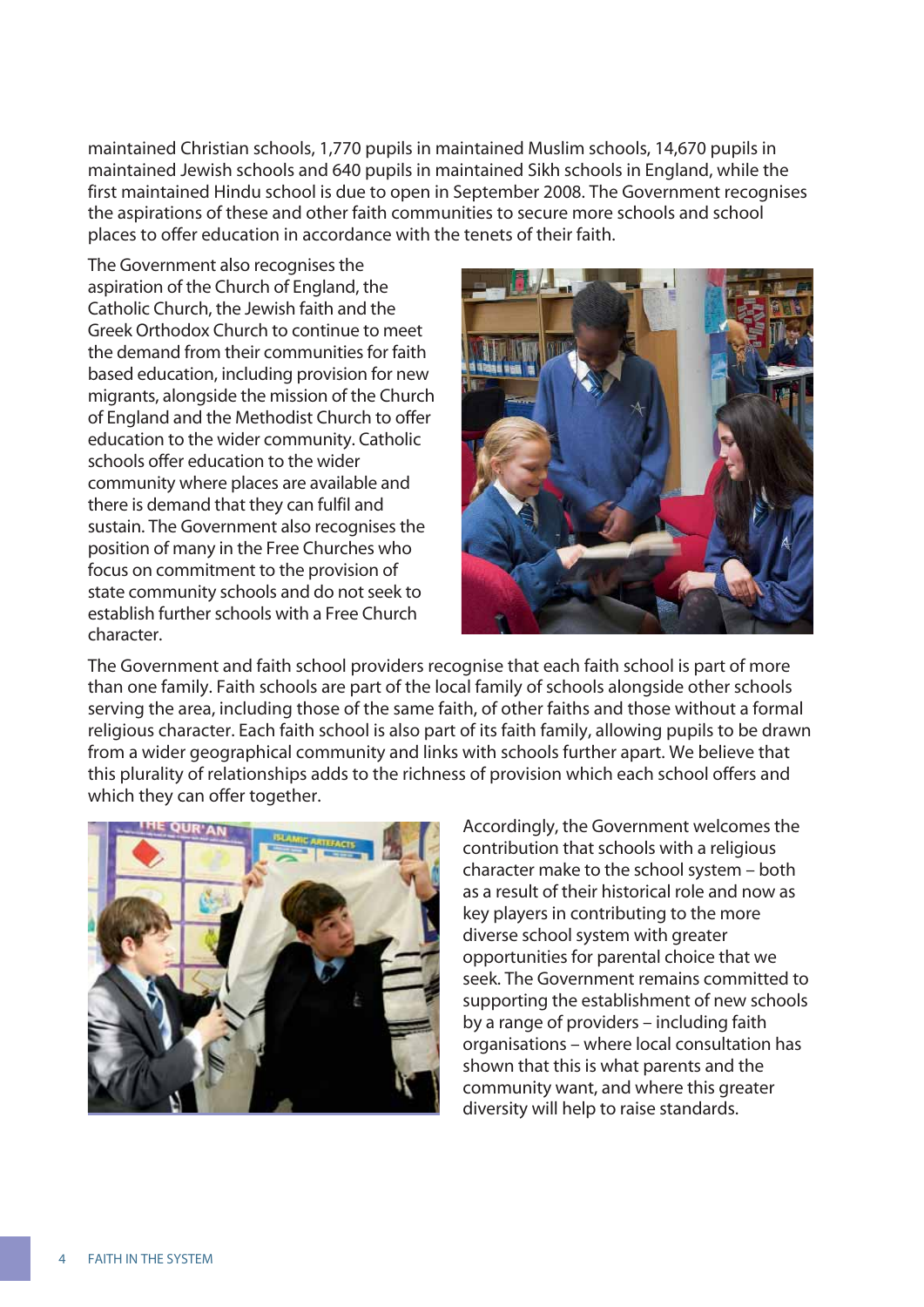## **St. Cyprian's Greek Orthodox School as part of a cohesive community**

St. Cyprian's is a unique school as it is the only state Greek Orthodox voluntary aided primary school in the country, under the auspices of the Archdiocese of Thyateira and Great Britain. It opened in 2000 and it is a two-form entry school in Thornton Heath, Croydon, South London.

The school serves the families of six Greek Orthodox parishes in South London and has on roll 331 pupils. However not all pupils are of Greek Orthodox religious background. Other nationalities and faiths include Russian, Bulgarian, Romanian, Ethiopian Orthodox, Church of England, Roman Catholic, Anglican, Baptist, Sikh, Muslim and Hindu.

The broad intake of children with different ethnic and religious backgrounds helps to promote social cohesion, through enabling all children to learn tolerance and understanding as well as preparing children for the opportunities, responsibilities and experiences of later life.

The Christian Greek Orthodox ethos pervades all areas of school life and Greek is taught as a Modern Foreign language from nursery to Year 6 daily, by Greek teachers from the Greek embassy and Cypriot Education Mission. The quality of this provision has been recently recognised through a Leading Aspect Award for this area.

The school is proud of its links with the community and this is reflected in visitors to the school, displays and assemblies. Collective worship takes place daily and prayers are said in Greek.

Celebrating festivals, events from other cultures as well as learning about other religions is deeply embedded in the school's curriculum.

Recently the school has had close links with a Jewish school in Southgate as well as connecting with a Secondary Catholic Boys School as part of an Icon Enterprise Day.

St. Cyprian's was inspected by Ofsted in June 2007 and was praised for its outstanding moral, spiritual and social development of pupils. '*Racial harmony and tolerance are apparent in every aspect of the school's life*.' We believe our school is an oasis of a cohesive community.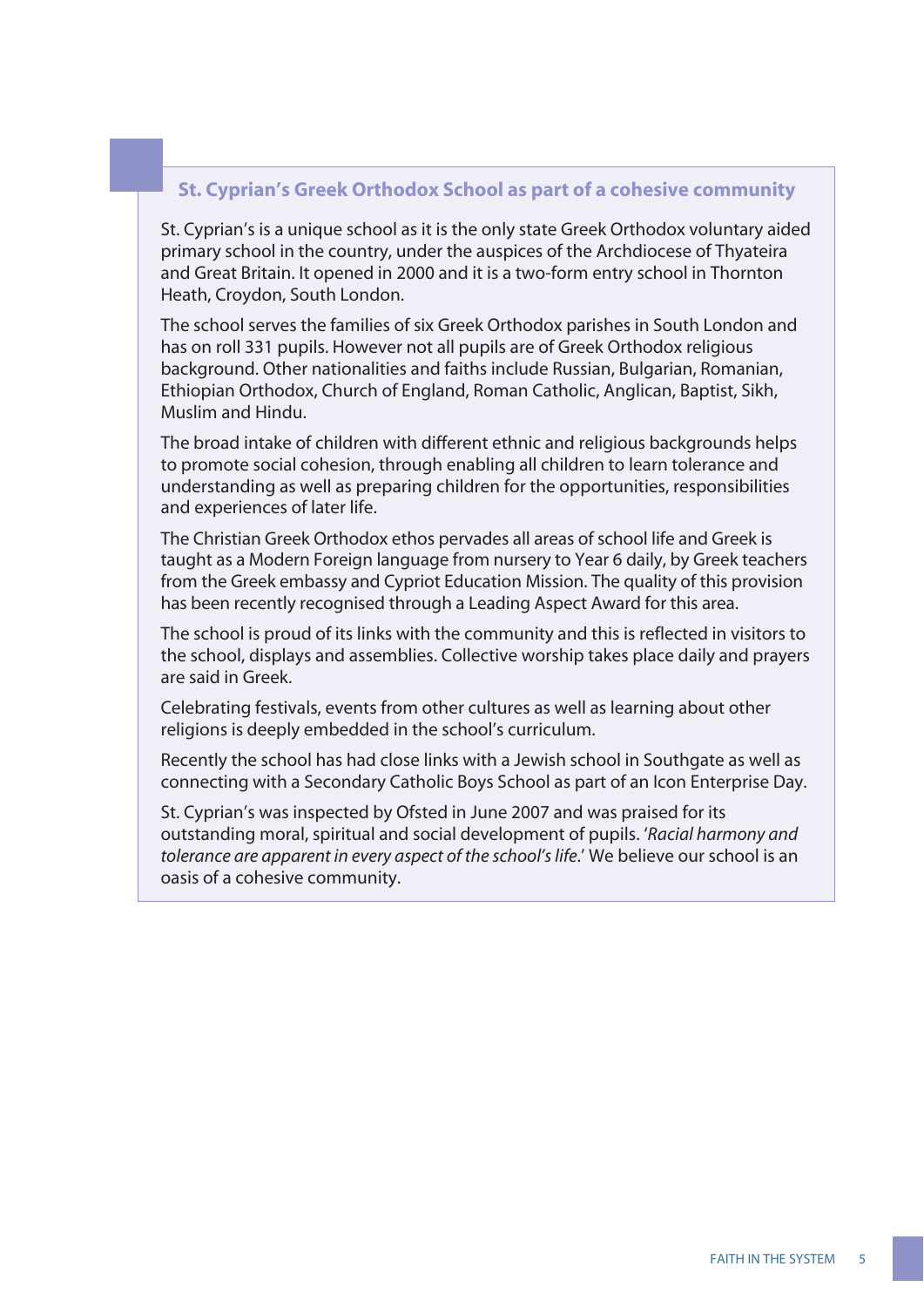## **How do schools with a religious character contribute to the school system?**

#### **What are faith schools?**

What we call 'faith schools' largely fall into 3 categories: maintained schools with a religious character; Academies with a religious character; and independent schools with a religious character. These first two categories are also known as publicly funded schools. This document is primarily concerned with publicly funded schools but the vision set out in this document and examples of good practice in terms of community cohesion and collaboration between schools of different faiths are equally applicable to independent schools – and in many cases also to schools without a religious character.

**Maintained faith schools** are like all other maintained schools in a number of important ways, while there is also much which gives them their distinct identities and ethos. As with all maintained schools, maintained faith schools follow the National Curriculum, participate in National Curriculum tests and assessments and are inspected by Ofsted accordingly. In addition their denominational religious education (RE) and collective worship are inspected specifically. They have fully qualified teaching staff employed in accordance with the national School Teachers Pay and Conditions document; and they must act in accordance with the statutory School admissions Code. Similarly, all maintained schools and Academies, whether or not they have a religious character, are required to have daily acts of collective worship and to teach religious education as part of their curriculum. Having a religious character gives a maintained school specific flexibilities in the appointment of staff; teaching and inspection of RE; collective worship; admissions policy and the school's ethos. The rest of this document sets out in more detail what this means in practice.

For **Academies**, as with maintained schools, being designated as having a religious character has implications for the appointment of staff, and admissions arrangements. All Academies' admissions arrangements are agreed with the Secretary of State as a condition of their funding agreement, and must be consistent with the statutory School admissions Code. The Education Act 2002 repealed the arrangement in the School Standards and Framework Act 1998 that allowed schools with a religious character to reserve places for children of their own faith or denomination. All applicants for school places must be considered, though the School Admissions Code allows faith schools to give priority for admission to children on the basis of religious affiliation. Although Academies are not bound by the National Curriculum, existing Academies must teach a rounded curriculum including the core subjects and carry out Key Stage 3 assessments in English, maths and science. The secondary National Curriculum as a whole has been made more flexible to accomodate a more personalised approach to learning, and all future Academies will be required to follow the National Curriculum programme of study in English, Maths, Science and ICT.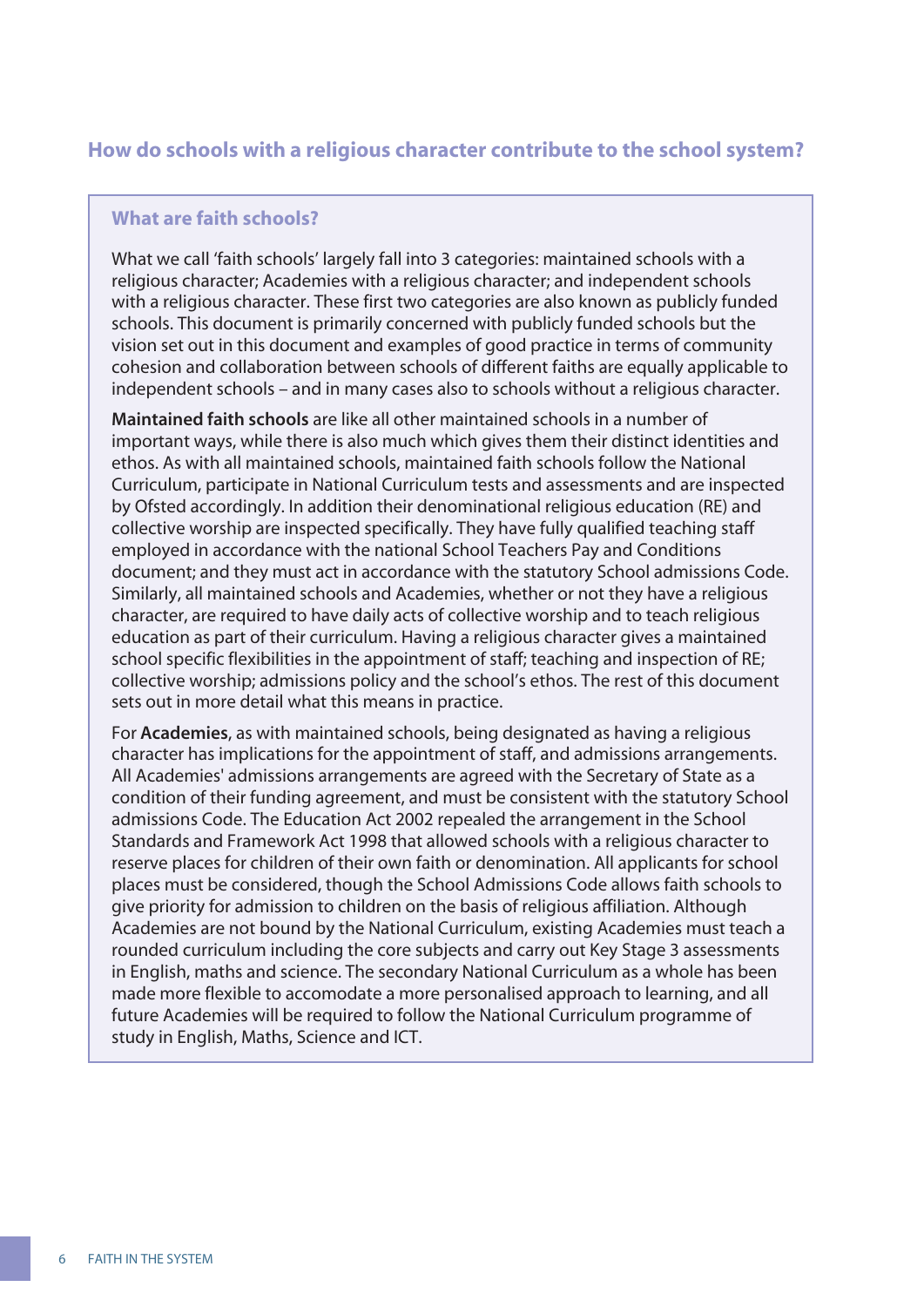The providers of faith schools, like the providers of all schools, are committed to ensuring that their schools:

- **a.** promote community cohesion. In this context, the providers of faith schools and their faith communities welcome the duty imposed on the governing bodies of all maintained schools in the Education and Inspections Act 2006 to promote community cohesion and for Ofsted to report on community cohesion in its inspection reports of maintained schools and Academies. The duty on schools to promote community cohesion comes into force in September 2007<sup>3</sup>;
- **b.** work in a spirit of partnership with the local authority and the Learning and Skills Council (LSC) as commissioners of education. In this context, the providers of maintained faith schools and Academies welcome the involvement of local authority governors as members of their governing bodies;
- **c.** endeavour to meet the needs of all their pupils whether they are of the faith or not;
- **d.** offer high standards of education;
- **e.** work in partnership with other schools and organisations from the voluntary and statutory sectors and play a full role in the local Admissions Forum and Schools Forum;
- **f.** safeguard and promote the welfare of all their pupils and, like all schools, link with the Local Safeguarding Children Board;
- **g.** respect the dignity of the human person within each individual including pupils and staff – of all faiths and none; and additionally
- **h.** (in the case of faith schools), nurture young people in the faith of their family.



Governors and staff of all schools are expected to meet their legal requirements to promote a positive attitude to diversity of faith, race and ethnicity through every aspect of every pupil's school experience. In particular, staff and governors will encourage pupils to respect their own and other faiths and beliefs in a way that promotes tolerance and harmony with those of other faiths and no faith.

The following sections of this document set out in greater detail the shared vision of the Government and the providers of maintained faith schools and faith Academies for the way in which these schools play their part in the publicly funded school system.

3 A copy of the guidance to schools on community cohesion is available at **www.teachernet.gov.uk/wholeschool/Communitycohesion/**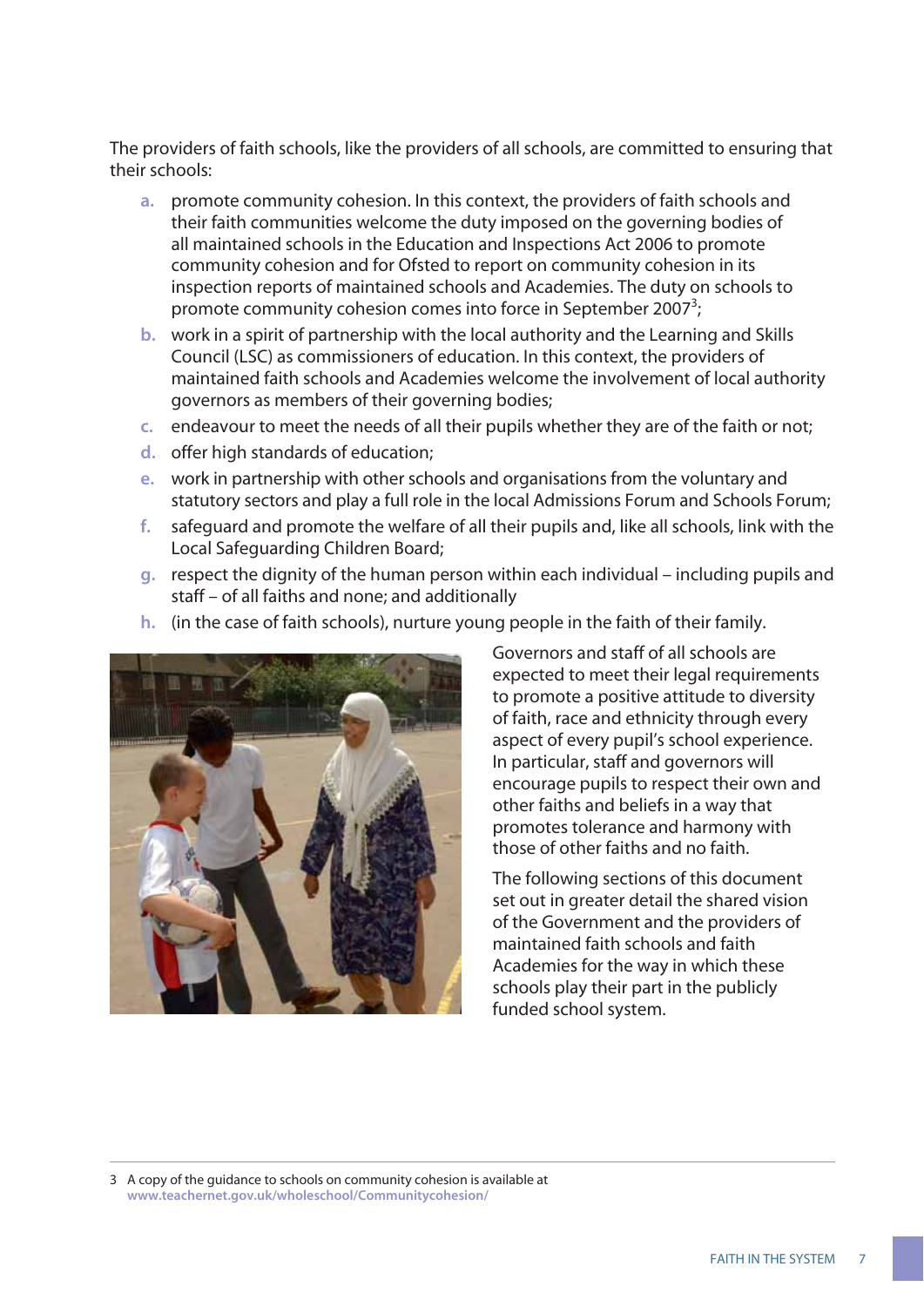#### **Addressing ethnic minority achievement in St. Mary's Church of England High School, Cheshunt**

St. Mary's CofE High School is a co-educational, voluntary aided school for students aged 11-19 located in Cheshunt. Due to the proximity of London and the boroughs of Enfield, Edmonton, Barnet and Haringey, and in conjunction with migration of increasing numbers of families into Cheshunt, the school receives a larger proportion of students of ethnic minority heritage than would normally be seen in Hertfordshire schools. The majority of these students are of black Afro-Caribbean heritage with other significant representative groups from the Greek, Turkish, Cypriot and Italian communities.

It was found that, in line with national trends, there was significant underachievement of students of Afro-Caribbean heritage. As a result a decision was made to focus and plan support on this group. In order to understand the students in a more comprehensive manner and to ensure that they were supported as much as possible, it seemed very sensible to involve parents/carers in the work from an early stage.

A parents forum was established. The forum has strengthened relationships and trust between the school and parents/carers. In addition, the forum has provided a vehicle for some difficult issues to be discussed openly and so dealt with rather more quickly with opportunity for debate and clear explanation. A number of activities to support children of ethnic minority families are in place and well attended – for example a mentoring group each for Year 10 students and Year 8 students supported by an external provider.

The forum has achieved many of its aims for ethnic minority children and a decision has been made to alter the focus of the group again to broaden involvement of parents/carers and students. In addition, as a result of this work, it is felt that underachievement might be linked more to social class than ethnic background although undoubtedly the picture is complex. Therefore, as of September 2007/08, the forum will address student under-achievement and hopefully encourage more parents/carers to join the group and so increase support for students.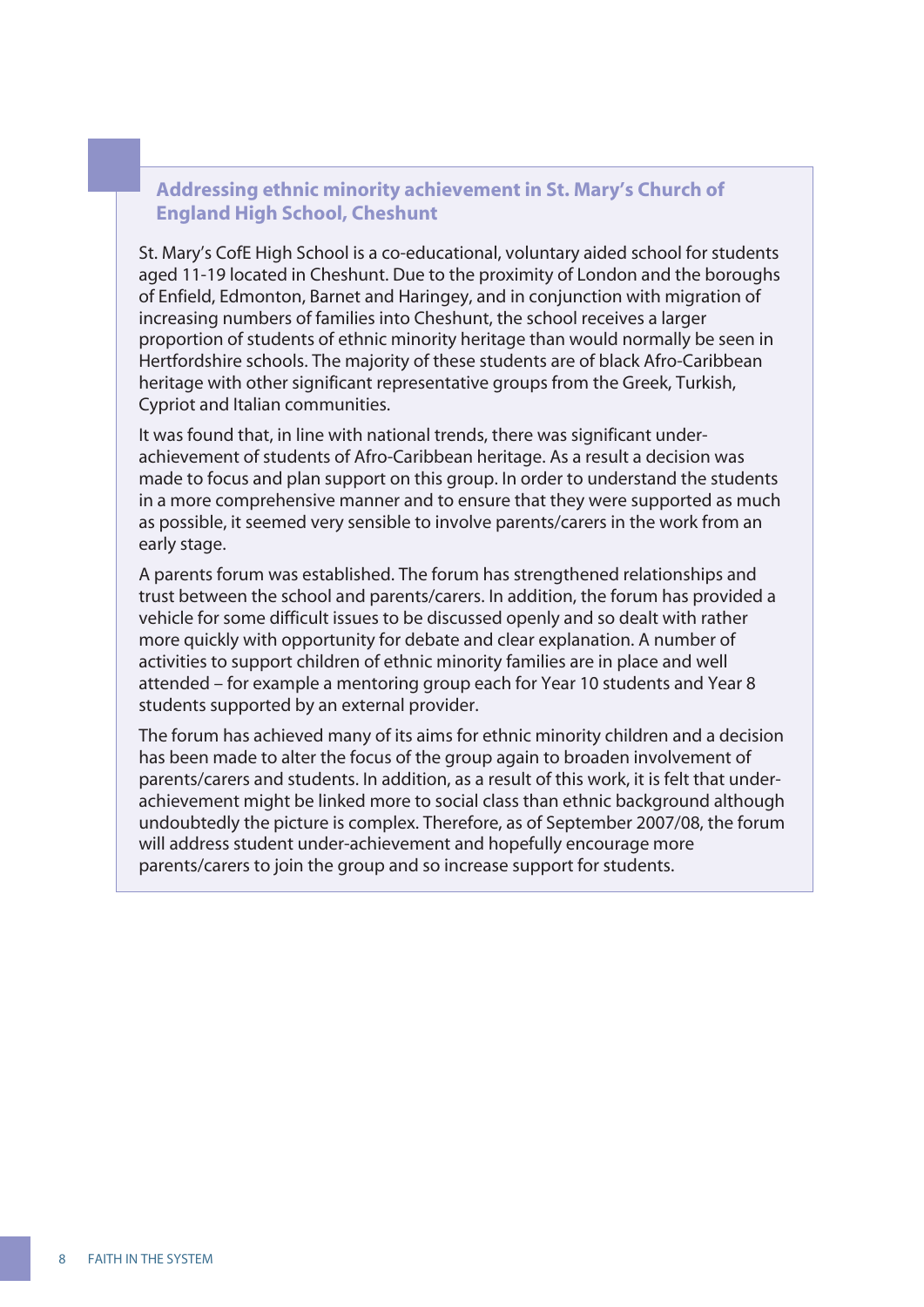# **During the school day**

**The Curriculum:** Both Government and faith school providers are committed to ensuring a broad and balanced education and personalised learning and equal opportunities for all pupils, irrespective of whether or not a particular pupil is from the faith of the school concerned. The school curriculum comprises all learning and other experiences that each school provides for its pupils. This includes the contribution that the National Curriculum<sup>4</sup> makes to pupils' spiritual, moral, social and cultural development, religious education, collective worship, sex and relationship education and careers education. Within the school curriculum, the National Curriculum secures for all pupils, irrespective of social background, culture, race, gender, differences in ability and disabilities, an entitlement to a number of areas of learning. It also makes expectations for learning and attainment explicit to pupils, parents, teachers, governors, employers and the public, and establishes national standards for the performance of all pupils in the subjects it includes.

The aim of the school curriculum is to develop knowledge, understanding, skills and attitudes necessary for each pupil's self-fulfilment and development as a well-rounded individual and an active and responsible citizen and to provide the foundation of the Government's commitment to the development of each pupil's religious literacy. Existing Academies are also bound by their funding agreements to deliver a broad and balanced curriculum and to carry out National Curriculum assessments in English, maths and science, while future Academies will be required to follow the National Curriculum Programmes of Study in English, maths, science and ICT.

Independent schools must be registered with the Department for Children, Schools and Families (DCSF) and as a condition of registration must meet standards set out in regulations. These regulations do not require independent schools to follow the National Curriculum: they set out areas of learning which all pupils should experience so that learning opportunities are suitable for the child's age, aptitude and needs, but schools have considerable flexibility about how they are delivered. All independent schools must also reach and maintain a satisfactory standard in respect of the quality of education provided, the spiritual, moral, social and cultural developments of pupils, the welfare, health and safety of pupils, the premises and accommodation at the school, and the suitably of the proprietor and staff within the school.

**Religious Education:** All maintained schools, whether they have a religious character or not, are required to teach religious education to age 19. While RE is part of the basic curriculum,

it is not part of the National Curriculum, and is not subject to statutorily prescribed attainment targets, programmes of study or assessment arrangements. Voluntary aided faith schools have the right to teach RE in accordance with the tenets of their faith; while voluntary controlled and foundation faith schools, along with schools without a religious character, use the locally agreed RE syllabus, taking advice from Standing Advisory Councils on Religious Education to help ensure that each RE syllabus reflects the religious make-up of an area.



4 Further information on the National Curriculum can be found on: **http://www.direct.gov.uk/en/EducationAndLearning/Schools/ExamsTestsAndTheCurriculum/DG\_4016665**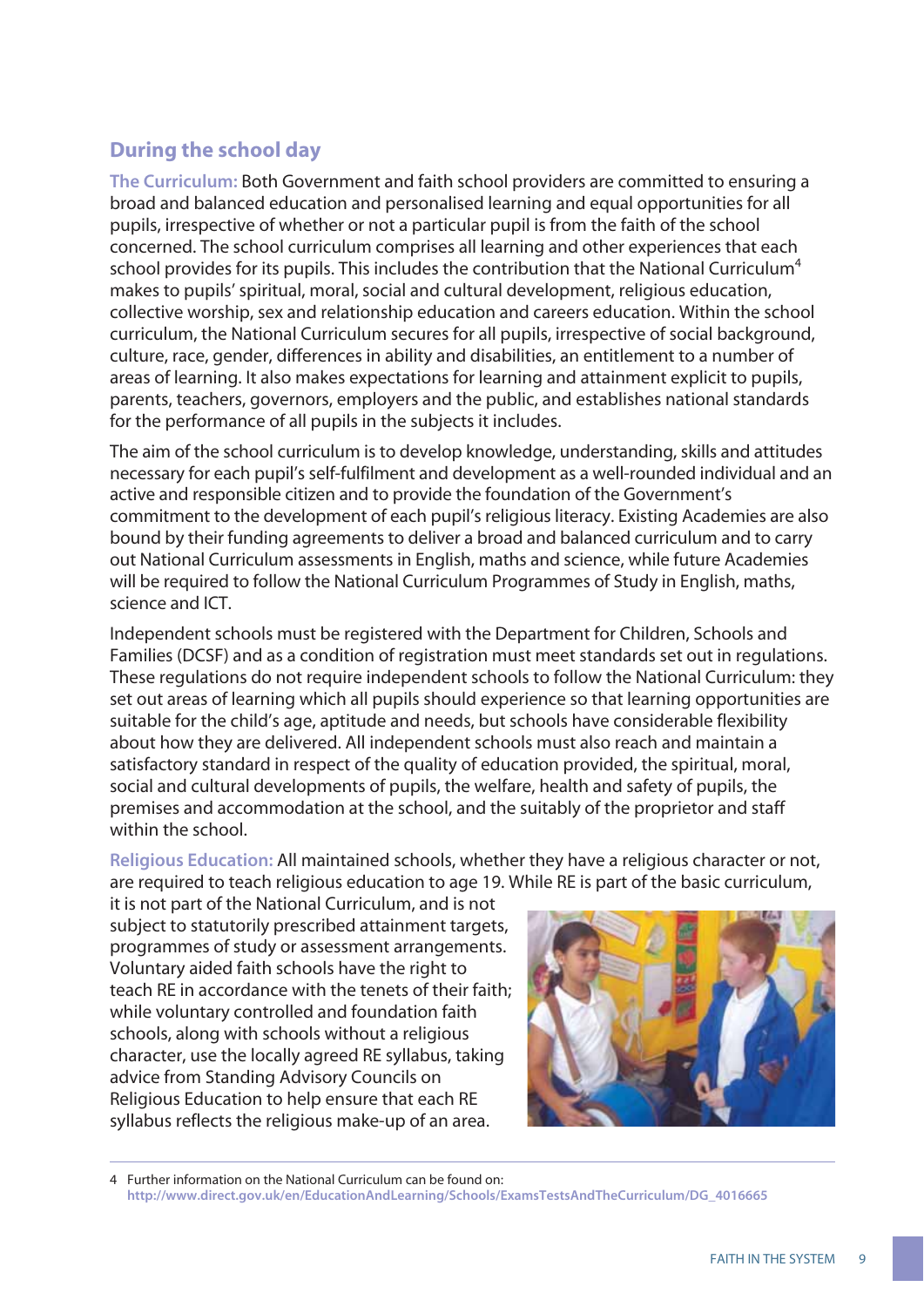The Government and providers of schools with a religious character believe that all faith schools should teach pupils about their own faith and foster awareness of the tenets of other faiths.

In October 2004, the Department for Education and Skills (DfES) published the first nonstatutory National Framework for RE, which identified important principles for religious education. In their Joint Statement in February 2006 on the importance of RE, the Government and faith leaders recognised the important contribution of RE to developing respect for and sensitivity to others. In particular those whose faith and beliefs are different from their own. It should promote discernment and enable pupils to combat prejudice and contribute to community cohesion. In this spirit, the Government and the faith school providers now reaffirm the commitment they made, in the February 2006 Joint Statement on the importance of RE, to using the principles of good religious education enunciated in the non-statutory National Framework for Religious Education when developing and reviewing the RE curriculum for their schools and colleges.

The Government and faith school providers also respect the long-held right of parents to withdraw their children from religious education if they so wish.

**Collective Worship:** All maintained schools are required to have a daily act of collective worship. In schools without a religious character, this must be wholly or mainly of a broadly Christian nature; while in schools with a religious character, collective worship may be in accordance with the tenets and practices of the religious designation of the school. The Government recognises the value of collective worship in schools in contributing to young people's spiritual, social, moral and cultural development and to exploring social and moral issues and their own beliefs. It also recognises that collective worship has an important role in promoting the ethos of a school.

The Government and faith school providers also respect the long-held right of parents to withdraw their children from collective worship if they so wish and acknowledge the change in the law that allows sixth-form pupils, if they wish, to be able to withdraw from collective worship. Alternative activities which pursue similar objectives and nurture students' spiritual, moral, social and cultural development are to be encouraged.

**Citizenship:** All maintained secondary schools are required to teach Citizenship education. The Government and the faith school providers believe Citizenship education has an important role to play in helping young people to develop a full understanding of their roles and responsibilities as citizens in a modern, diverse society. We recognise that Citizenship education can help young people to develop social and moral responsibility and to engage actively in their communities.

The Government and the faith school providers believe it is important that schools should teach 'identity and diversity: living together in the UK' as part of the secondary curriculum for citizenship education. We welcome the fact that this was one of the recommendations of Sir Keith Ajegbo's 'Diversity and Citizenship Curriculum Review' published in January 2007<sup>5</sup>, to which we contributed. This is a vital agenda for all schools, whether they have a religious character or not. We will continue to work together and with other stakeholders to take forward this important agenda.

<sup>5</sup> A copy of this report can be found at the following link: **http://publications.teachernet.gov.uk/eOrderingDownload/DfES\_Diversity\_&\_Citizenship.pdf**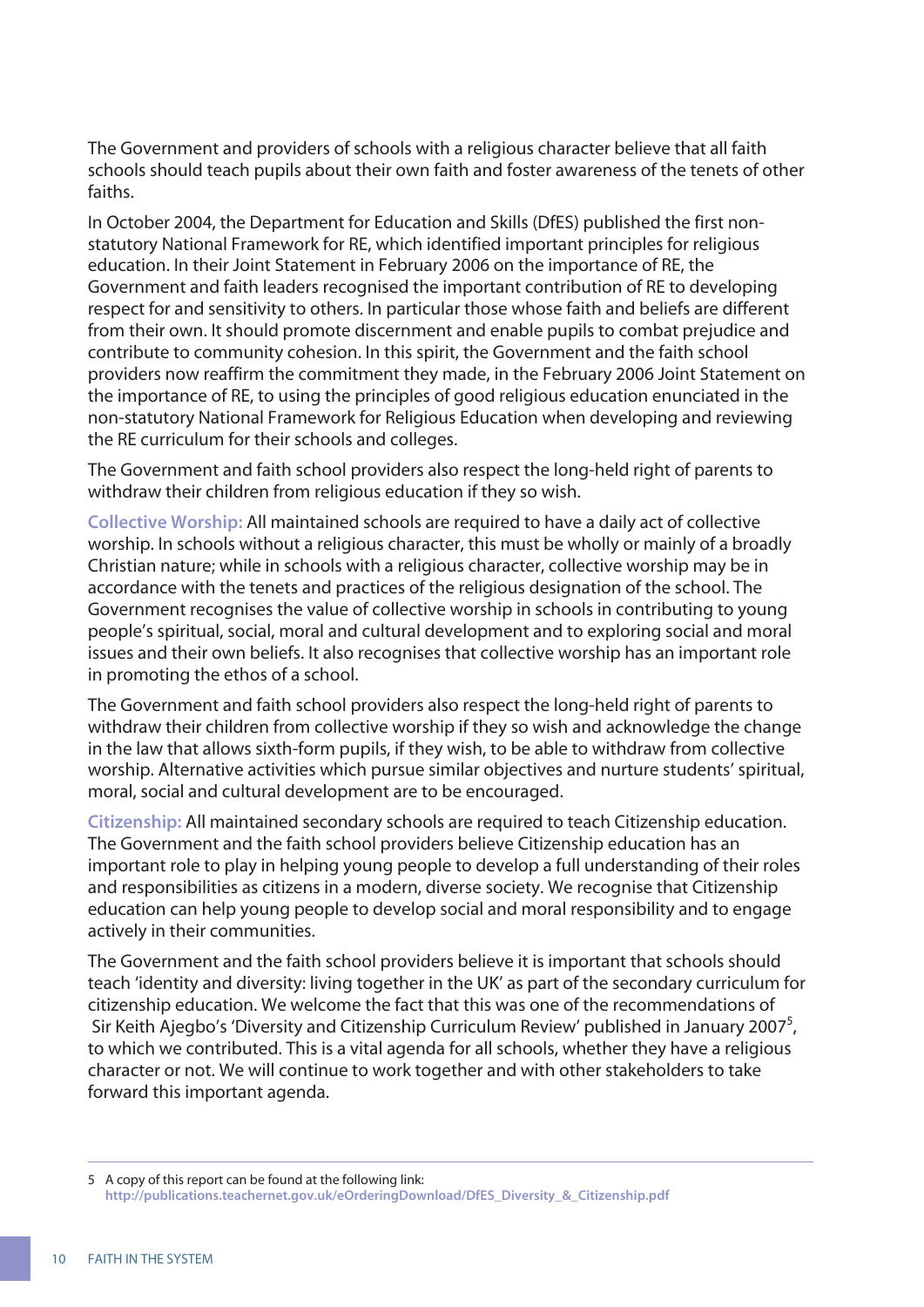### **Rounded British Education at The Swaminarayan School**<sup>6</sup>

The Swaminarayan School was founded in 1991 by His Divine Holiness Shree Pramukh Swami Maharaj to provide education along the lines of independent British schools, whilst reinforcing Hindu culture and tradition. It is a non-profit making co-educational school for children aged 21/2 to 18 years.

On the curriculum front, we follow most of the National Curriculum while reinforcing the cultural identity of our pupils. The cultural subjects unique to the school give it a special dimension – students have lessons in the Indian Performing Arts (tabla, dance and singing) up to Year 8 and all students study Gujarati and Religious Education in Hinduism up to GCSE level.

Pupils in Year 7 & 8 do extremely well in the LAMDA (reciting prose and poetry) examinations. We take part in inter-school sports competitions against both state and independent schools, and do exceptionally well in cricket (but not so well at football!). We have day outings, clubs afternoons, ski trips and residential trips to Europe. Our senior school students take part in the Duke of Edinburgh Scheme, producing one of the largest groups for the bronze award each year in Brent.

The school has held a black history week and arranged exchange visits with a number of schools including a special school. Each year our pupils visit homes for the elderly and arrange a party for senior citizens. All students in the sixth form are expected to do at least two lessons of community service because seva (putting something back into society) is a large element of our Hindu ethos. Each half term, we also adopt a charity. While raising awareness about the work of that charity we raised money for it through activities such as a non-uniform day.

We go out of our way to recruit a team of committed teachers from all backgrounds. We also ensure that our children experience the full range of activities that children in other schools would be exposed to. For example, we celebrate the festivals of all the major faiths – our Christmas assembly includes a nativity play that parents really appreciate. A pantomime group visits the school each year so that our children become familiar with this particular aspect of British life! We recognise that we are preparing our children for a university education that will lead to them becoming fully participating citizens of this country whilst also retaining their cultural identity. Our children are British and therefore need to have exposure to all things British!

Considering there is very little selection at the point of entry, our GCSE and A level examination results are exceptional. Some of the credit for this success must go to the families who recognise the value of education. Most of the students go on to university and we have already sent students to Oxford, Warwick, LSE, King's, UCL, Imperial and other London colleges.

<sup>6</sup> As there are currently no Hindu schools in the publicly funded sector, this case study is from an independent Hindu school. The first maintained Hindu school has been approved to open in September 2008.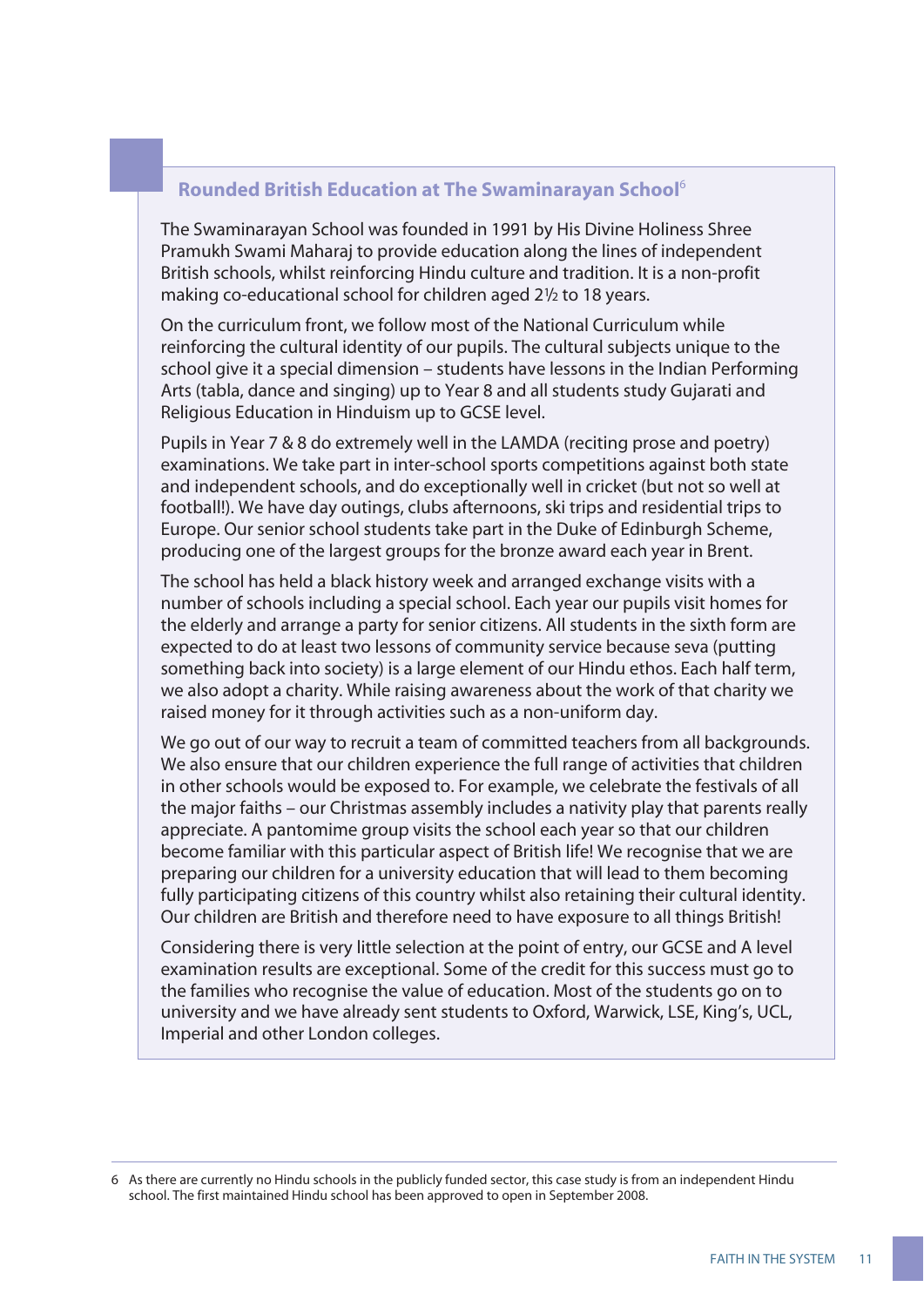**School Uniform:** The Government and the faith school providers strongly encourage schools to have a uniform, dress code or appearance policy. It is the role of the governing body to determine such policies. This flows from its responsibility in overseeing the running of the school and its duty to ensure that school policies promote good behaviour and discipline on the part of its pupils. The Government strongly recommends that in setting policies or amending existing ones, governing bodies of schools consult widely with:

- **•** pupils and parents (including prospective pupils and parents); and
- **•** representatives of different groups within the wider community, taking care to identify community leaders who represent minority ethnic and religious groups as well as groups representing pupils with special educational needs or disabilities.

The Government recognises that some faith schools will have school uniforms that reflect the religious requirements of the faith. The providers of faith schools are working with the governing bodies of their schools to ensure that uniforms reflect the ethos of the school and are sensitive to the needs of all pupils, including those not of the faith of the school. Schools must have regard to their responsibilities under the Human Rights Act 1998 and antidiscrimination legislation and should be sensitive to pupils' cultural and religious needs and differences when drawing up or amending existing policies.

**Home to School Transport:** Many faith schools draw in pupils from a wider area than schools without a religious character, and the lack of affordable transport can act as a barrier to parental choice, particularly for those from low income backgrounds. The Government recognises that affordable – or free – transport is essential to support low income families who adhere to a specific religion and who would like their children to attend a school of their faith which is some distance from home. The Education and Inspections Act 2006 places new requirements on local authorities to provide free transport for low income families so that they are able to attend schools with a religious character up to 15 miles from their home. The Government hopes that local authorities will work closely with faith schools and their providers in developing their travel planning strategies and that arrangements can be made which are cost effective, and in a way that benefits children attending other schools, and the wider community.

**Staffing:** In all maintained schools – including those that do not have a religious character – the governing body is responsible for deciding the staffing structure and arrangements that will meet the school's needs and for deciding which candidate to appoint to posts when vacancies arise. Specific statutory provisions exist to enable the governing bodies of schools with a religious character to secure the faith character of the school. Voluntary aided schools are able to have regard to a person's faith when making a teaching appointment and considering a teacher's remuneration or promotion; and in the future will also be able to have regard to a person's faith when making a support staff appointment. Support staff perform a wide variety of roles in schools, with very different levels of pupil contact and influence, and faith will only be a relevant factor where there is a genuine occupational requirement in accordance with anti-discrimination legislation.

Foundation and voluntary controlled schools with a religious character are able to appoint up to one fifth of their teaching staff as reserved teachers – that is, teachers appointed specifically to teach denominational religious education and selected for their fitness and competence to do so. In the future, the post of headteacher at a foundation or voluntary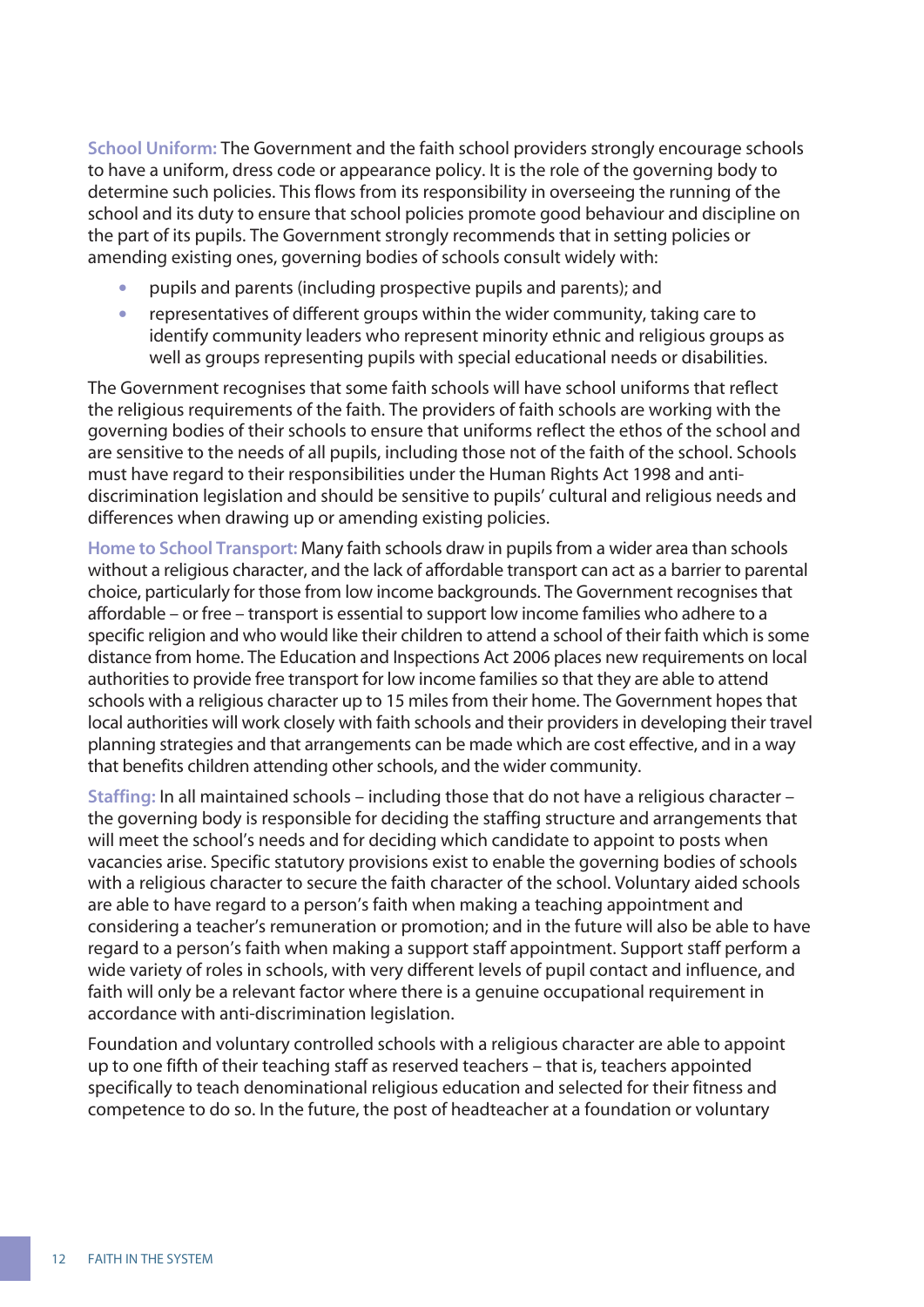

controlled school may be included in the one-fifth of reserved posts. These are specific freedoms and do not otherwise affect a governing body's general obligations under other relevant employment and anti discrimination legislation.

The Safeguarding Vulnerable Groups Act 2006 will introduce a new vetting and barring scheme for all those working with children and young people from 2008. The faith school providers welcome the new guidance 'Safeguarding Children and Safer Recruitment in Education', which came into force on 1 January 2007<sup>7</sup>, backed by new school staffing regulations. These regulations include new requirements about keeping records on the checks schools have made on staff, including List 99 and Criminal Records Bureau checks as necessary.

## **Developing Collaboration**

Collaborative working can enrich education and cultural development and help build up lasting relationships between members of school communities from different ethnic backgrounds and the wider community, in addition to those already formed amongst the socially and ethnically diverse communities that make up the majority of faith schools. The Government and the faith school providers believe that all schools need to work collaboratively with other schools and with the wider community in order to deliver the education their pupils deserve. We support the recommendation in Sir Keith Ajegbo's 'Diversity and Citizenship Curriculum Review' that schools should build active links between and across communities, and signal our willingness to look at how we can develop better **links between all schools**, whether they have a religious character or not.

The providers of all schools, including faith schools should encourage collaboration both within and outside their faith communities as a way of promoting community cohesion and integration. The Government and the providers of faith schools see collaboration between different schools and communities as having the ability to contribute towards building partnerships and to break down negative stereotypes. The faith school providers therefore welcome the prospect of working with schools to forge these links, particularly when this is firmly rooted in education, such as shared curriculum projects.

Alongside school linking, the Government and faith school providers recognise the importance of opportunities for all school pupils to take part in **joint activities** with pupils from other schools. Such activities support the wider development of individual young people, promote greater understanding of the views and beliefs of others and support community cohesion. For pupils in faith schools – especially where the school's pupils are drawn exclusively or predominantly from members of that faith – these activities provide opportunities for pupils to meet young people from other faith backgrounds and of no faith. Activities might include opportunities for shared assemblies that respect the faith of those present; shared playtimes; joint production of a drama performance open to all parents; or collaborative volunteering for community projects.

7 A copy of this guidance can be downloaded from the following address: **http://publications.teachernet.gov.uk/ default.aspx?PageFunction=downloadoptions&PageMode=publications&ProductId=DFES-04217-2006&**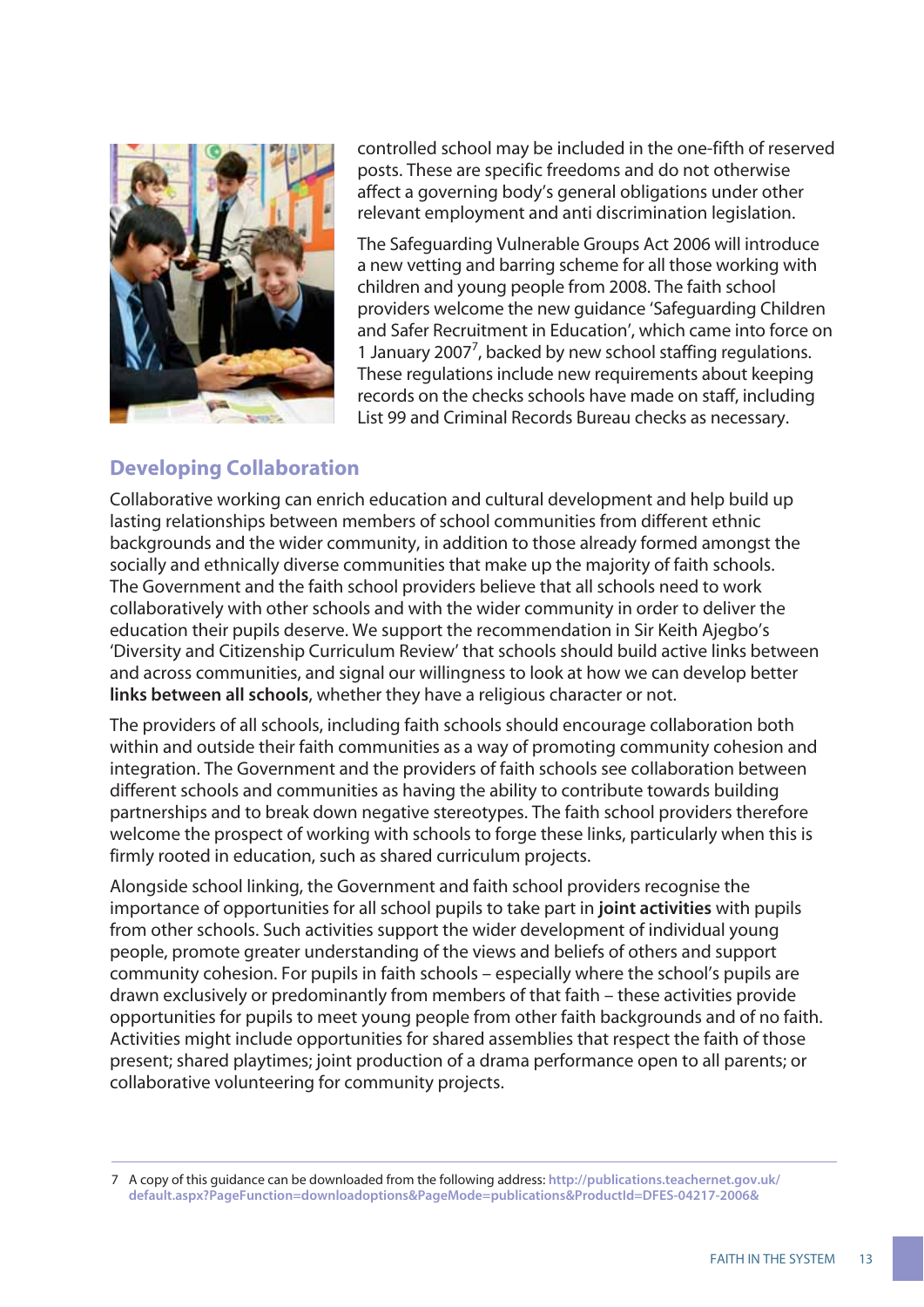### **School linking and joint activities at the Independent Jewish Day School**

The Independent Jewish Day School is a voluntary aided Jewish primary school, which serves the modern orthodox population of Hendon and surrounding areas. We are a one-form entry school, with 27-30 children in each year from nursery to Year 6. We are a modern orthodox school and as our name suggests we are not attached to any organisation or synagogue group.

Over the years we have developed good links with Bell Lane Primary School, which is only a few hundred yards away. It is a non-denominational two-form state primary which has children from a very large number of different nationalities and religions. It is situated on the edge of an area of council/social housing and caters, generally, to children from more needy socio-economic background than most of our children. Although we have been visiting each other's school for a few years, this year we trialled a more formal programme of multi-cultural visits, as part of a multicultural strand to our curriculum. We also share resources and expertise with Bell Lane – for example one of our classes had a session in their IT suite this year.

Each Key Stage 2 class in our school looked at a different major religion. The study was centred around specific questions which allowed the children both to have an insight into the different religion/culture and also see differences/similarities to their own religion's approach to that subject. We did not concentrate on the religious credo as such, although it did come up, but mainly looked at the more cultural aspect of the religious event – customs, foods, family events etc.

Each class visits Bell Lane to attend the assembly which relates to the topic being studied. Before this they are given a background lesson in school. They then visit the school to see an assembly, for example on Ramadan, Diwali etc. After the assembly they are then addressed by a member of staff who can represent the religious event to the children and they have the opportunity to ask questions, some of which they have prepared before and some of which arise out of the presentation at the assembly. On returning they write thank you letters to the school which is a way of consolidating in their minds the new things they have learned.

Bell Lane visit us a few times a year. They come before Succot to the nursery to help build a Succah there. They participate in our Key Stage 1 mock-Seder and they come to the Chanuka presentation. This presentation is always preceded by an arts/craft activity run for them by our top class. The children take part in these activities together and this is a highlight – to see the different children all working together and helping each other is fantastic.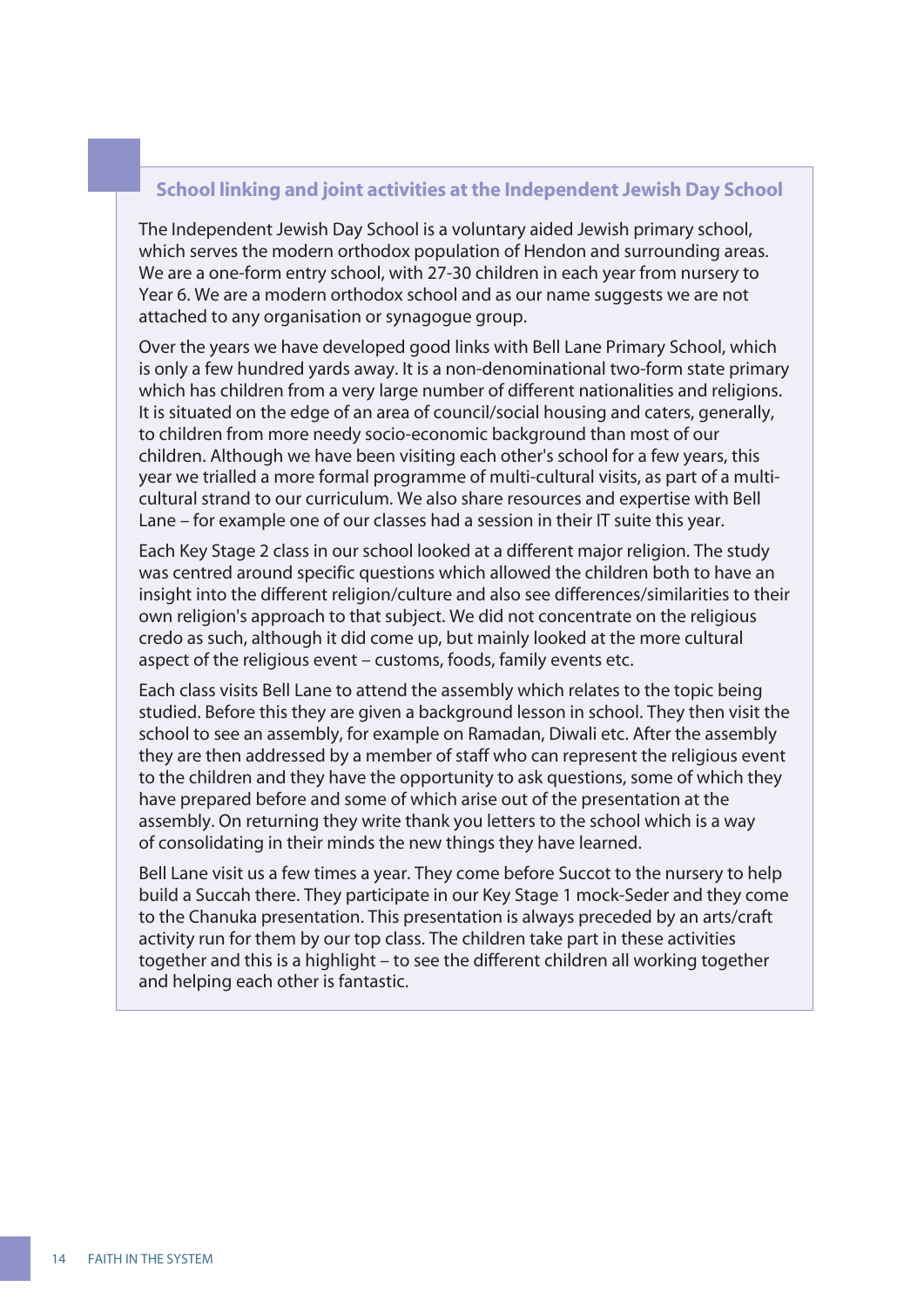Joint activities will also be valuable for the number of schools without a religious character which nevertheless have a high proportion of pupils of a single faith. We note that in its report, 'Our Shared Future'<sup>8</sup>, the Commission on Integration and Cohesion recognised that there are faith schools which have pupils from many different backgrounds and faiths and that there are largely single background schools which are not faith schools. Accordingly, we welcome the fact that the report's recommendations for schools focus intentionally on *'...the range of opportunities which are available to students in mainly monocultural or monofaith schools, regardless of their type, which can help pupils of different ethnic and religious backgrounds learn to respect and interact well with people of other backgrounds'.*<sup>9</sup>

The new **duty on all maintained schools to promote community cohesion** introduced by the Education and Inspections Act 2006 builds on existing good practice in schools, including many faith schools which are already working to promote community cohesion, for example through their work with parents and the wider community and partnerships with other schools and groups.

#### **Madani High School (VA) & Community Centre, Leicester**

The need to promote racial equality and good relations between people of different races, ethnicities, socio-economic backgrounds and religions is a high priority in this Muslim school's Community Cohesion Programme.

The school, situated in a strategic location, is ideally placed to promote community cohesion through a well structured and broad based programme of activities. Through its extensive contacts with places of worship, community groups and leaders the school plays a significant part in bringing together young people from a diverse range of races, cultures and socio-economic backgrounds and provides a range of sports, recreational and educational activities that enhance social cohesion.

The school welcomes and indeed encourages community-based programmes which focus on providing distinct opportunities for members of the wider community to develop an understanding of different cultures, fairness, social justice, the nature of prejudice, anti-social behaviour, racism and bullying.

Working in partnership with Connexions, Education Business Partnerships and other agencies the school acts as a focal point for young people in providing early information about career opportunities, thus helping to generate more interest in pursuing further and higher education and as a result improve their job and career prospects.

<sup>8</sup> A copy of this report can be accessed via the following link: **http://www.integrationandcohesion.org.uk/Our\_final\_report.aspx**

<sup>9</sup> The quote above is taken from paragraph 8.20 of the report (page 117).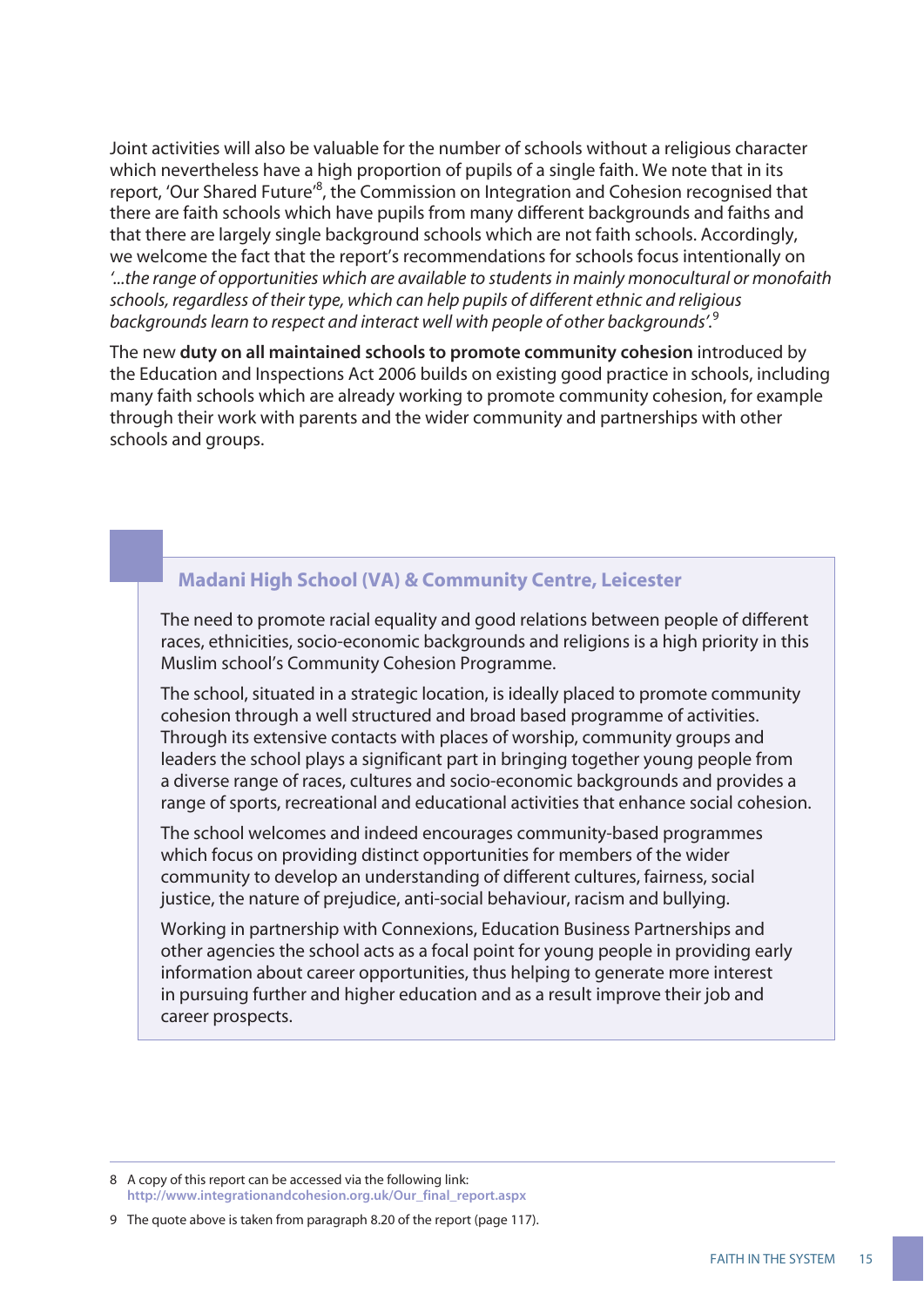The **14-19 syllabus** provides a particular driver for increased collaboration between schools. Schools and colleges will collaborate within partnerships and consortia to deliver the new 14 Diploma lines, to which all young people have an entitlement from 2013, with roll out commencing in 2008. Faith schools and colleges will play a full part in the delivery of this entitlement. Where parents and young people have opted for a faith



provider, local arrangements for delivery will need to take account of this choice and ensure the learner can continue to participate in religious observance and access pastoral support.

**Work-related learning and enterprise education** are increasingly important to modern education at all phases, and are a statutory requirement at Key Stage 4. The Government and the providers of faith schools understand that effective delivery of work-related learning, including work experience opportunities for all Key Stage 4 pupils, requires close collaboration with other schools and colleges in the locality, and with education-business links organisations. This will ensure that: learning aims and outcomes are identified and shared across phases; issues of pupil well-being are handled effectively; a collective approach is made to local employers to secure their essential partnership and students understand the part work plays in human fulfilment. The providers of faith schools are committed to providing all their pupils with equal opportunities to gain employability and enterprise skills through participation in work-related learning activities in and outside school.

The Government also expects all local secondary schools to be working together in **partnerships to improve behaviour** and tackle persistent absence, with funding devolved by the local authority to enable schools to commission a range of support and provision for pupils at risk of exclusion or persistent absence. The Government expects these partnerships to cover all maintained secondary schools in the area, including faith schools, and to involve special schools and Pupil Referral Units as the local schools should also be bound together by a 'fair access' protocol. Partnerships can also be extended to include primary and middle schools<sup>10</sup>.

## **Admission to schools with a religious character**

We are all committed to fair and open admission arrangements which are easy for parents to understand and that contribute to fair access for all families. The Government recognises and



supports the right of faith schools that are their own admission authority to give priority for some or all of their places to children from the faith concerned when they are oversubscribed. The Government also recognises that where there are relatively few maintained schools of a particular faith to meet the demand for education in accordance with the tenets of that faith, those schools are more likely to be oversubscribed by children of the faith and have less

10 For more information on expected outcomes and design principles for school partnerships see: **http://www.teachernet.gov.uk/wholeschool/behaviour/collaboration/**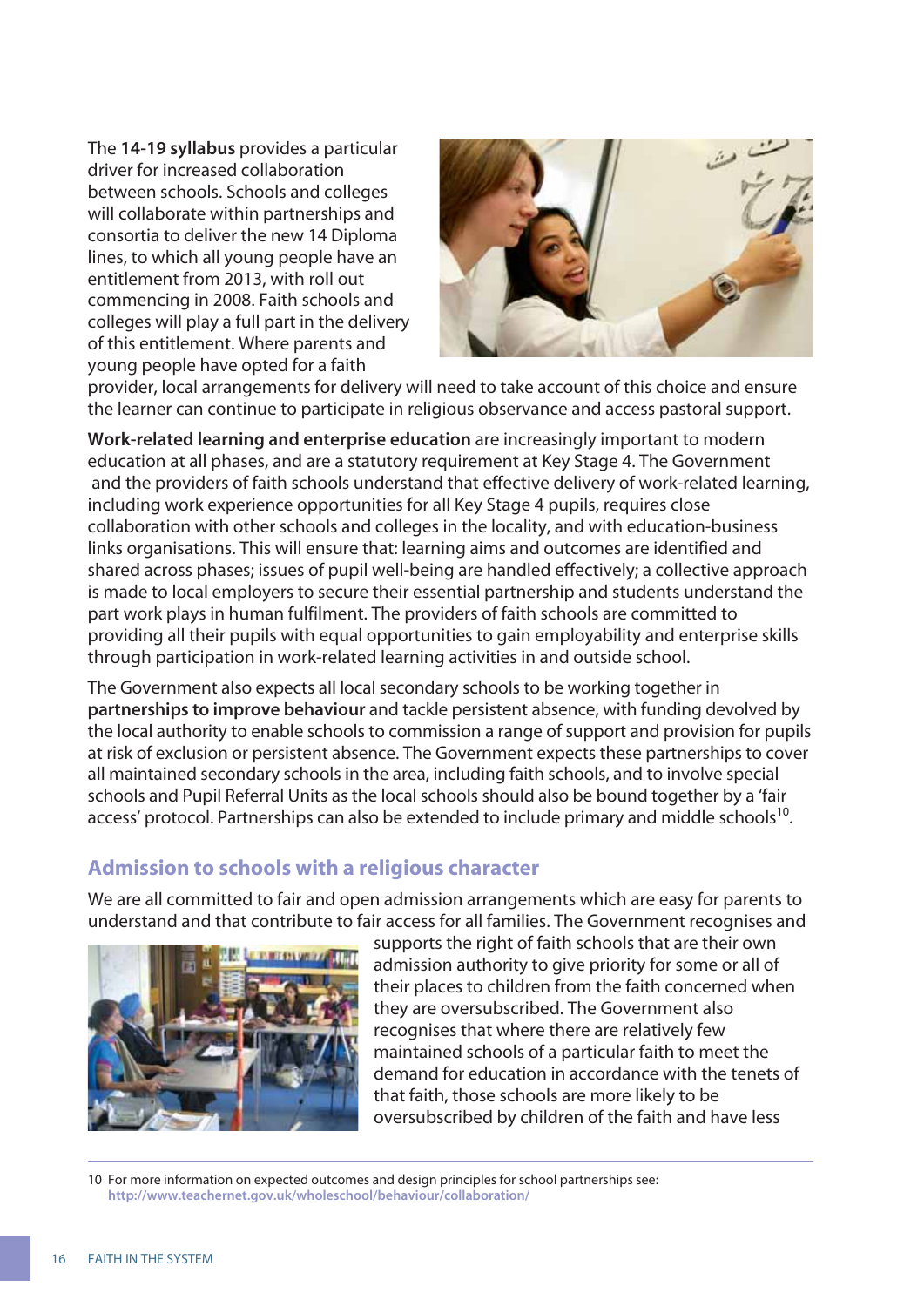scope to admit children not of the faith. However, the Government welcomes the willingness of the faith school providers who have relatively few maintained schools in relation to demand for education in accordance with the tenets of that faith to admit pupils not of the faith where circumstances allow.

The Government believes that where priority for some or all places is given to those of the faith, parents must be able to clearly understand the criteria used for determining how priority will be given. To this end, the providers of faith schools are committed to ensuring that admission arrangements for their schools will objectively establish whether a child or family is a member of, or practises the faith, and what that means, in order to meet oversubscription criteria.

The Government welcomes the wide support given by the faith school providers for the new admissions policies introduced in the Education and Inspections Act 2006 and the new School Admissions Code, such as the prohibition of interviewing and other unfair criteria, and the encouragement of practices that will ensure that all schools contribute to fair access.

All providers of faith schools will make clear how affiliation to the faith should be determined, and will provide guidance for their schools. This will include guidance on how children in care (looked after children) can demonstrate affiliation without being disadvantaged. The providers of faith schools welcome the requirement in section 89(2)(e) of the School Standards and Framework Act 1998 (inserted by section 45 of the Education and Inspections Act 2006) that the governing body for faith schools that are their own admission authority must consult the body that appoints their foundation governors about proposed admission arrangements.

#### **Admissions**

The Government has reached historic agreements with the Church of England and the Catholic Church on arrangements for new Church of England and Catholic schools.

**The Church of England** has determined that all new Church of England schools will give priority to 25 per cent of their places with no requirement that the children be from practising Anglican families.

**The Catholic Church** has said that it will first and foremost continue to plan new Catholic schools in order to meet the needs and demands of Catholic parents. In addition and subject to local discussion, it will consider the scope for new Catholic schools to offer additional places to other families who would like a Catholic education for their children as it typically does at present when restructuring its existing educational provision in response to changing demography.

Since the establishment of its first schools in the nineteenth century, **Methodist Church** policy has always promoted a totally inclusive admissions policy. Currently the Methodist Church promotes schools only in partnership with other denominations or faiths and in those circumstances will approve an admissions policy that reserves no more than 50 per cent of places on faith grounds.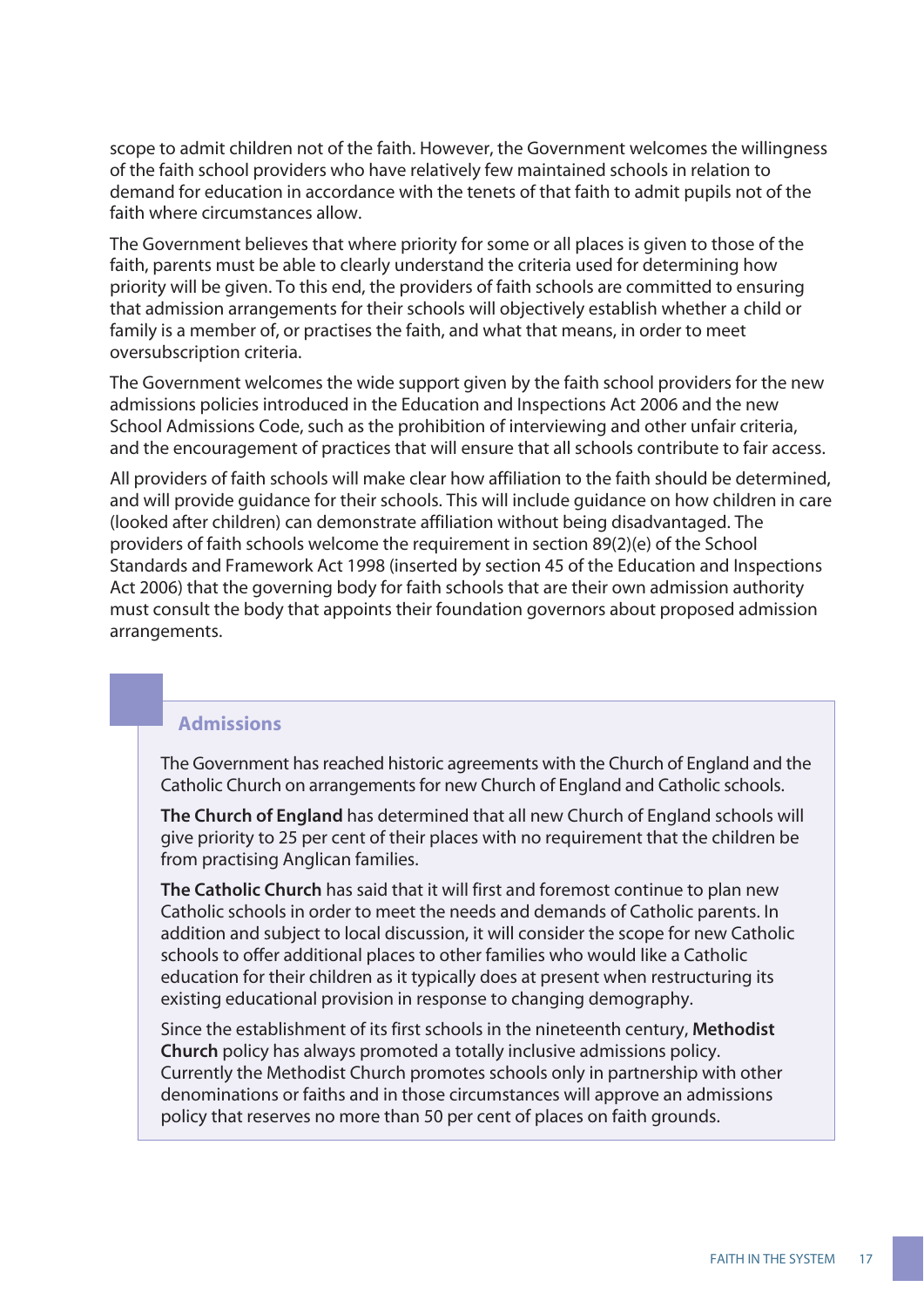The Government would normally expect any new faith Academy (other than one replacing an existing faith school) to give priority for at least 50 per cent of their places to pupils of other faiths or none, in order to promote parental choice and to ensure that parents with a wide range of beliefs have the opportunity to send their children to the Academy.

The providers of faith schools that give priority to members of their faith recognise and accept that where they are undersubscribed with members of their faith, they cannot keep places unfilled.



## **Establishment of new publicly funded faith schools and support for independent faith schools wishing to come into the maintained sector**

In line with the proposals in the White Paper *Higher Standards, Better Schools for All*, and the provisions of the Education and Inspections Act 2006, the Government is committed to a diverse system of schools driven by, and responsive to, parental needs and aspirations. Faith groups – along with other providers – have a major role to play in developing and delivering such a system. The Government will accordingly continue to support the establishment of new schools including faith schools in the maintained sector where the local decision making process shows that is what parents and the local community want and where the school is willing and able to comply with the requirements on all maintained schools. These include teaching the National Curriculum, employing teachers with qualified teacher status, an admissions policy in accordance with the Admissions Code and the promotion of community cohesion. Such schools might be newly established or replace existing independent schools.

The Government will work with local authorities as the commissioners of schools and school places in each area and with faith organisations to remove unnecessary barriers to the creation of new faith schools. In particular, the Government will encourage independent schools to enter the maintained sector in their existing premises so that the need for capital funding is not a barrier to entry. Where existing premises are not available and the local authority is generally supportive of the proposal, it may offer premises, or arrange to acquire them, and also offer any capital investment that may be needed. Where it does not itself have the necessary resources, it may approach the Department for Children, Schools and Families for additional funding to support low cost options.

We recognise that there are nearly 15,000 Muslim children and around 11,000 Jewish children, including those from low-income families, whose parents chose to send them to independent schools with a particular religious character and that the availability of places in the maintained sector could therefore provide an important contribution to integration and empowerment of these communities.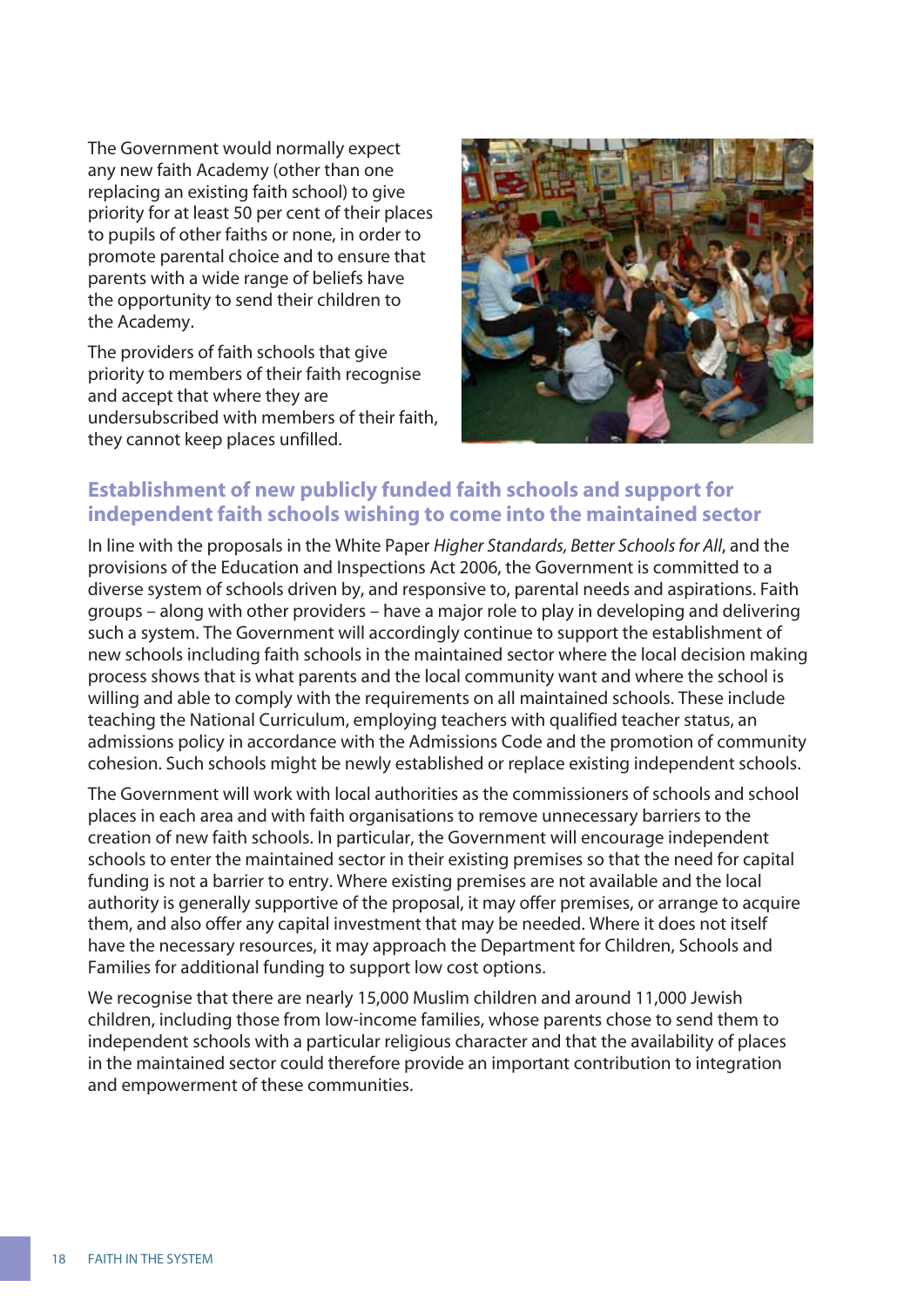## **Inter-faith initiatives at Akiva Primary School**

Akiva Primary School is a co-educational Jewish Primary school for 4 - 11 year olds in Finchley, North West London. Until this year, it has been a one-form entry independent school of 155 pupils housed in a former convent school. From September 2007, it will be a voluntary aided London Borough of Barnet two-form entry school, eventually rising to 420 pupils, in a brand new building on the same campus as the present school. All the students are Jewish and the school comes under the auspices of the Jewish Community Day Schools Advisory Board (JCDSAB). JCDSAB schools are pluralist, supported primarily by the Reform, Liberal and Masorti synagogue movements in the UK. They are egalitarian in religious practice and welcome pupils from any or none of the UK synagogue movements.

The school has always placed its responsibility for involvement with the wider community at the heart of its ethos. A religious education syllabus is taught alongside the Jewish education that the pupils receive and all pupils learn about the major world religions. They are encouraged to learn from, as well as about other religions. In a Year 5 project, all pupils visit a local mosque, Hindu temple and church. Parents are encouraged to accompany these visits, which are followed up by classroom work.

The school environment reflects both the world religions work, evidenced by classroom displays and the children's work books, and also the links that Akiva school has made with the local and wider community. Photographs and letters in the school corridors show an impressive range of the ways in which Akiva school involves itself. In the last year, just two examples include: a) a joint Jewish/Muslim sports initiative with Arsenal Football Club and b) visits to their local Catholic school at Christmas and their new friends from the Catholic school visiting Akiva at Passover. On both occasions, the pupils both watched and joined in with each other's ceremonies and celebrations, as well as having opportunities to ask and answer many questions.

The school is looking forward to becoming part of Barnet's family of primary schools and in preparation for this, the Akiva Jewish Studies and RE co-ordinators have attended meetings in the local authority to enable them to fully engage with the 'Big Picture' project. This is an RE syllabus that has been designed to enable schools to provide an exciting progressive curriculum to empower pupils to learn about and from religions and human experience.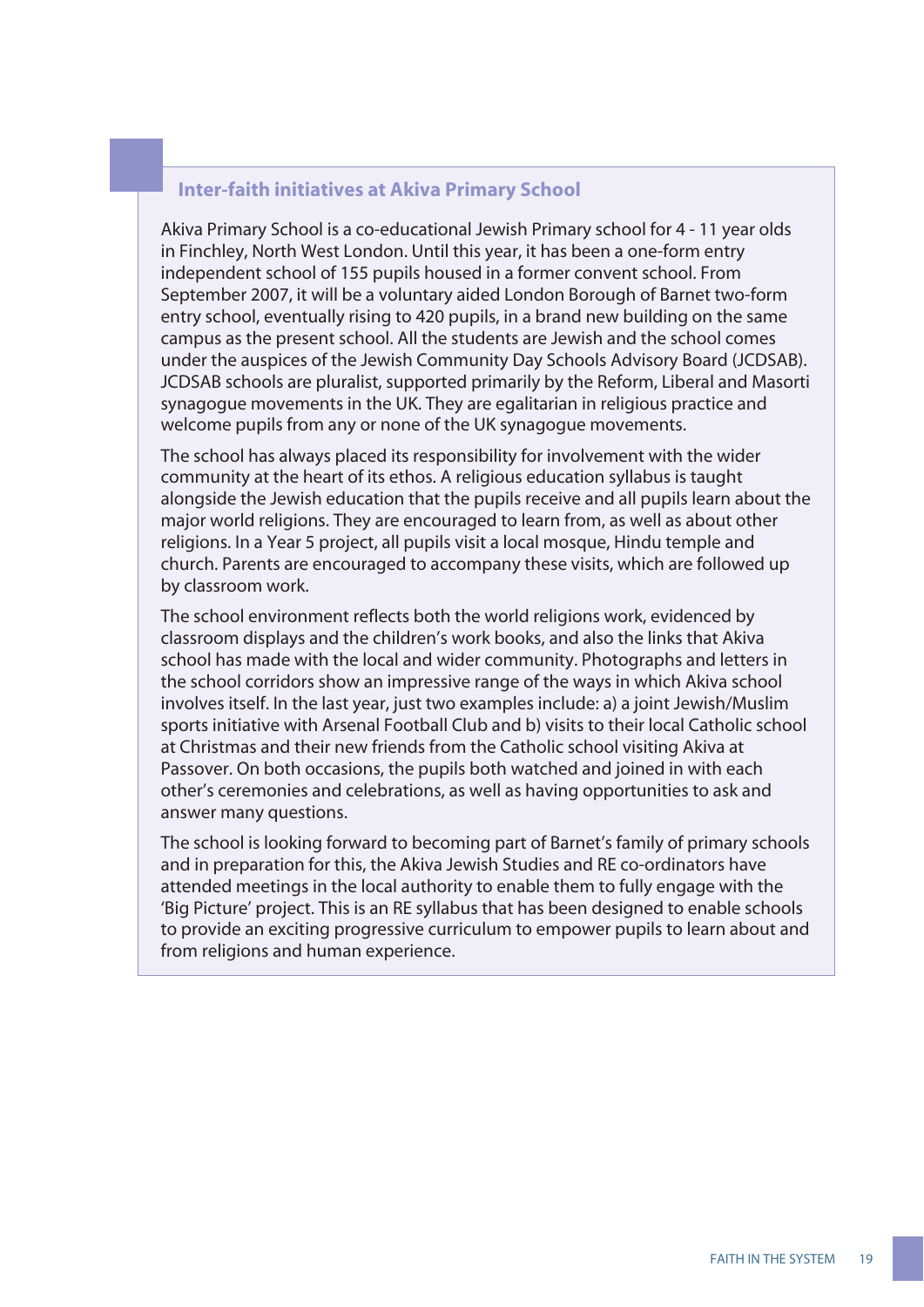# **Conclusion**

In this document, the Government and the faith school providers have set out our shared vision and understanding of the integral part which schools with a religious character play in the publicly funded school system and in society. We confirm our commitment to continue to work together and with schools with and without a religious character to improve the life chances of children, to build bridges to greater mutual trust and understanding and to contribute to a just and cohesive society, while nurturing children in their faith and as engaged citizens. We see this as a shared challenge and wish to emphasise our unity of purpose while also celebrating the different perspectives and contributions which each can bring and how we can continue to learn from one another. We offer this document as a positive contribution to an informed debate about how we can all continue to work together to create a just society founded on integrated and cohesive communities.

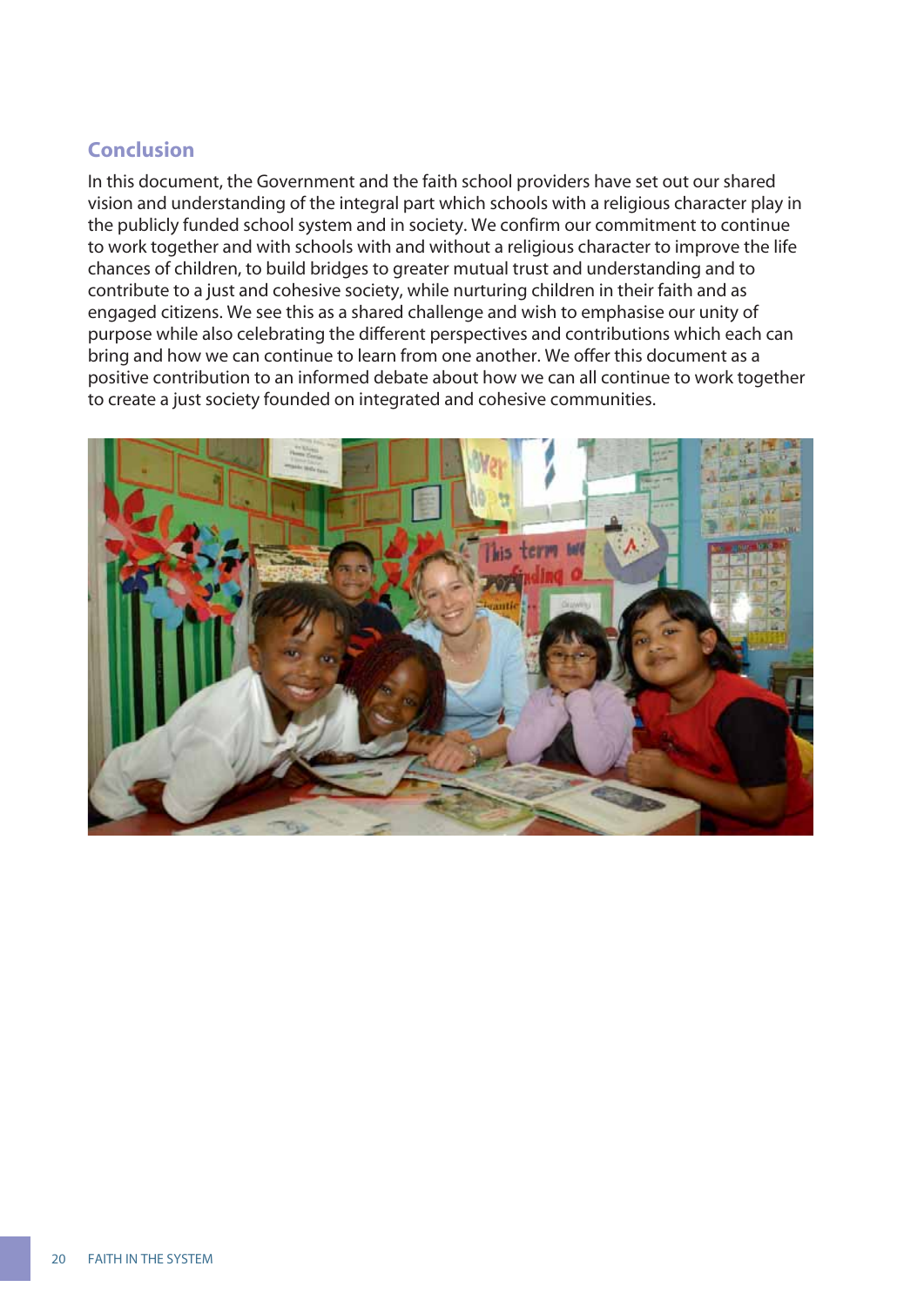# **Organisations endorsing this document**

Department for Children, Schools and Families

- Association of Muslim Schools UK
- Board of Deputies of British Jews
- Catholic Education Service
- Church of England Board of Education
- Free Church Federal Council
- Greek Orthodox Church
- Hindu Council UK
- Hindu Forum of Britain
- I-Foundation
- Leo Baeck College Department for Education and Professional Development
- Methodist Church
- Muslim Council of Britain
- Network of Sikh Organisations
- Seventh Day Adventist Church
- UK Islamic Education Waqf / Muslim Education Forum

#### department for children, schools and families















**FOUNDATION** 













**ADVENTIST CHURCH** 

NETWORK OF SIKH ORGANISATIONS